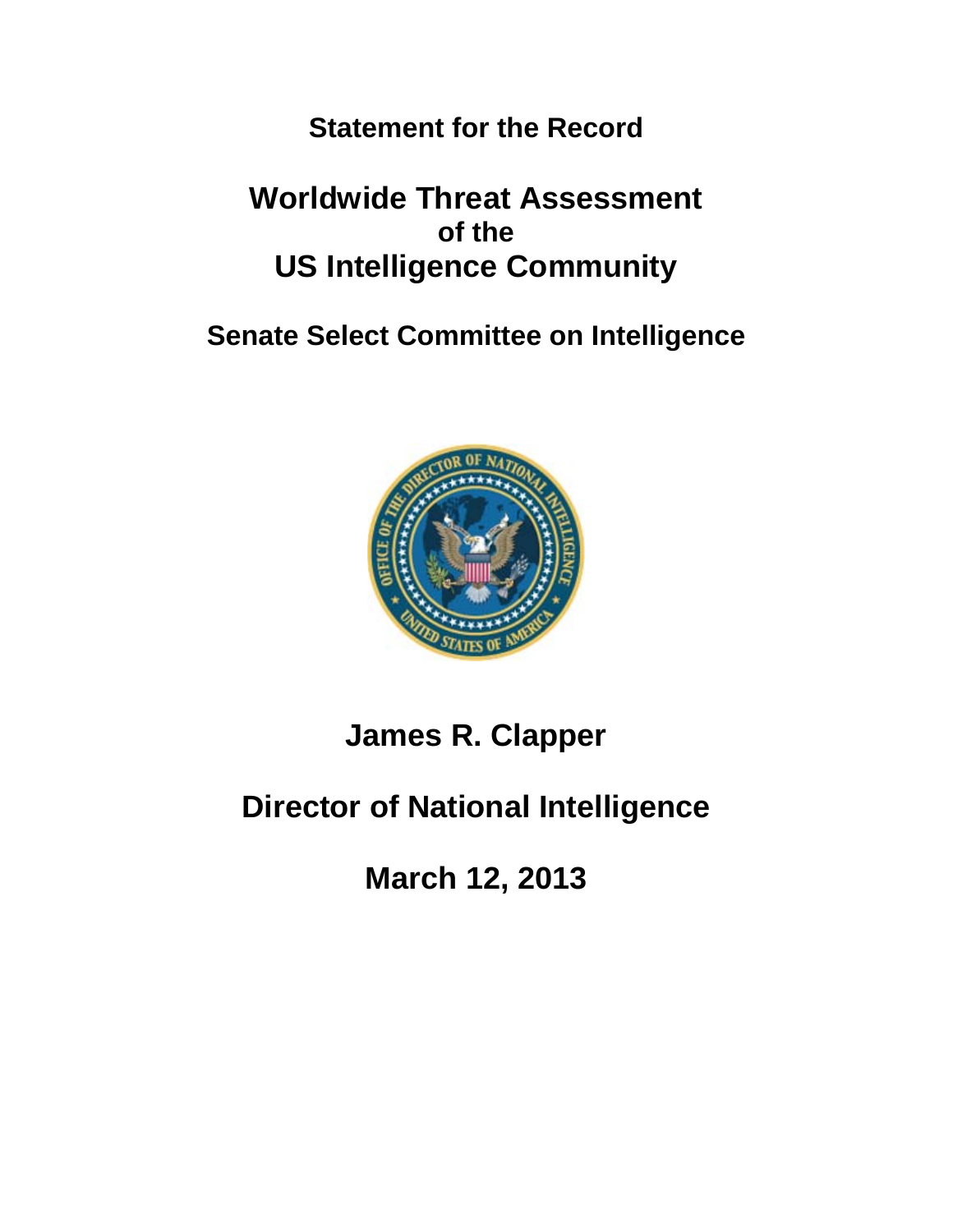# US INTELLIGENCE COMMUNITY WORLDWIDE THREAT ASSESSMENT STATEMENT FOR THE RECORD March 12, 2013

# **INTRODUCTION**

Chairman Feinstein, Vice Chairman Chambliss, and Members of the Committee, thank you for the invitation to offer the United States Intelligence Community's 2013 assessment of threats to US national security. My statement reflects the collective insights of the Intelligence Community's extraordinary men and women, whom it is my privilege and honor to lead.

This year, in both content and organization, this statement illustrates how quickly and radically the world—and our threat environment—are changing. This environment is demanding reevaluations of the way we do business, expanding our analytic envelope, and altering the vocabulary of intelligence. Threats are more diverse, interconnected, and viral than at any time in history. Attacks, which might involve cyber and financial weapons, can be deniable and unattributable. Destruction can be invisible, latent, and progressive. We now monitor shifts in human geography, climate, disease, and competition for natural resources because they fuel tensions and conflicts. Local events that might seem irrelevant are more likely to affect US national security in accelerated time frames.

In this threat environment, the importance and urgency of intelligence integration cannot be overstated. Our progress cannot stop. The Intelligence Community must continue to promote collaboration among experts in every field, from the political and social sciences to natural sciences, medicine, military issues, and space. Collectors and analysts need vision across disciplines to understand how and why developments—and both state and unaffiliated actors—can spark sudden changes with international implications.

The Intelligence Community is committed every day to providing the nuanced, multidisciplinary intelligence that policymakers, diplomats, warfighters, and international and domestic law enforcement need to protect American lives and America's interests anywhere in the world.

Information as of 7 March 2013 was used in the preparation of this assessment.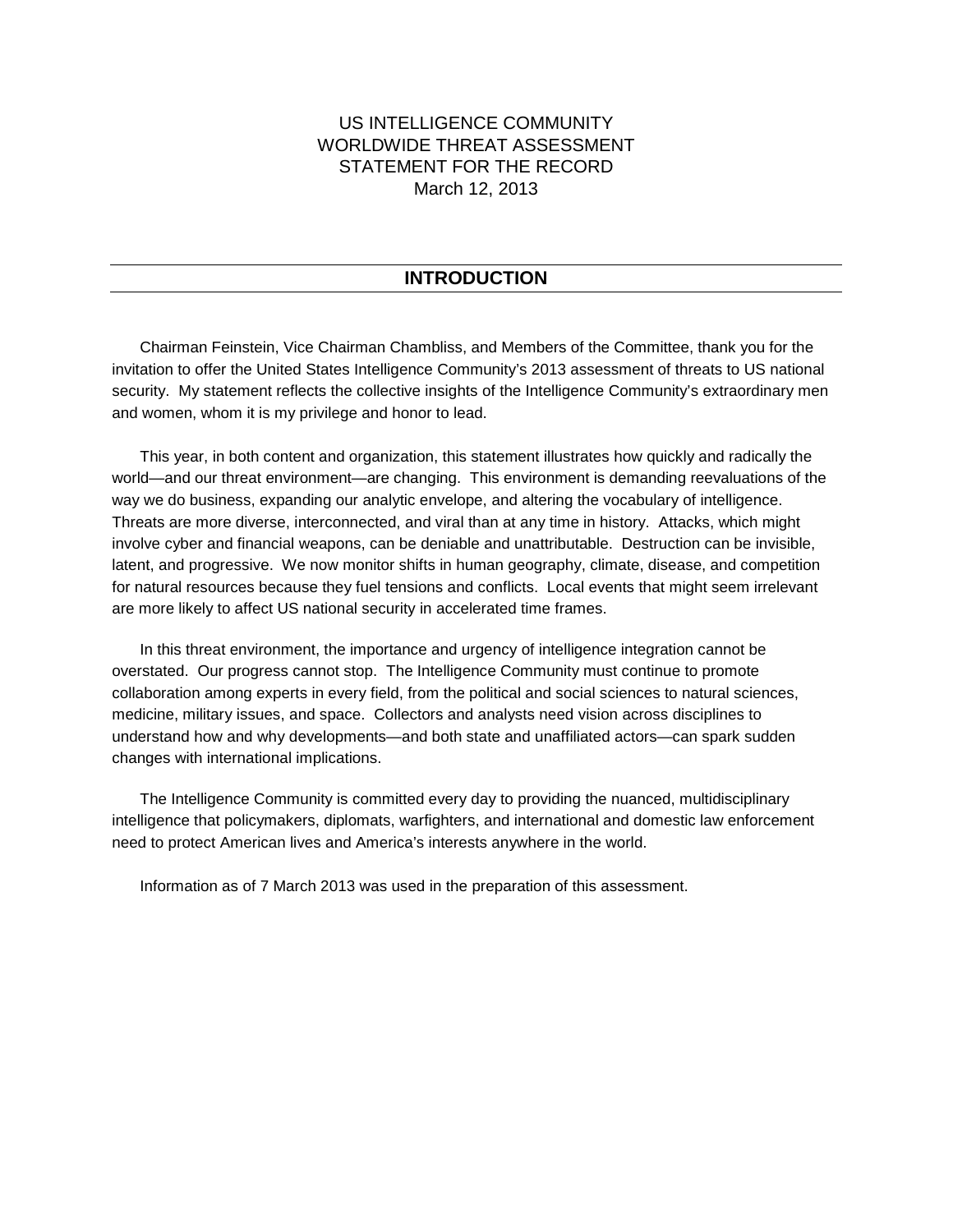| <b>GLOBAL THREATS</b>                                                     |                   |  |
|---------------------------------------------------------------------------|-------------------|--|
| <b>Cyber</b>                                                              | 1                 |  |
| <b>Increasing Risk to US Critical Infrastructure</b>                      | 1                 |  |
| <b>Eroding US Economic and National Security</b>                          | $\overline{2}$    |  |
| <b>Information Control and Internet Governance</b>                        | $\overline{2}$    |  |
| <b>Other Actors</b>                                                       | 3                 |  |
| <b>Terrorism and Transnational Organized Crime</b>                        | 3                 |  |
| <b>Terrorism</b>                                                          | 3                 |  |
| <b>Evolving Homeland Threat Landscape</b>                                 | 3                 |  |
| The Global Jihadist Threat Overseas: Affiliates, Allies, and Sympathizers | 4                 |  |
| Iran and Lebanese Hizballah                                               | 5                 |  |
| <b>Transnational Organized Crime</b>                                      | 5                 |  |
| <b>WMD Proliferation</b>                                                  | 6                 |  |
| Iran and North Korea Developing WMD-Applicable Capabilities               | $\overline{7}$    |  |
| <b>WMD Security in Syria</b>                                              | 8                 |  |
| <b>Counterintelligence</b>                                                | 8                 |  |
| Threats to US Government Supply Chains                                    | 9                 |  |
| Counterspace                                                              | 9                 |  |
| <b>Natural Resources: Insecurity and Competition</b>                      | 9                 |  |
| Food                                                                      | 9                 |  |
| Water                                                                     | 10                |  |
| Minerals: China's Monopoly on Rare Earth Elements                         | 11                |  |
| <b>Energy</b>                                                             | $12 \overline{ }$ |  |
| <b>Climate Change and Demographics</b>                                    | 12 <sup>2</sup>   |  |
| <b>Health and Pandemic Threats</b>                                        | 12                |  |
| <b>Mass Atrocities</b>                                                    | 13                |  |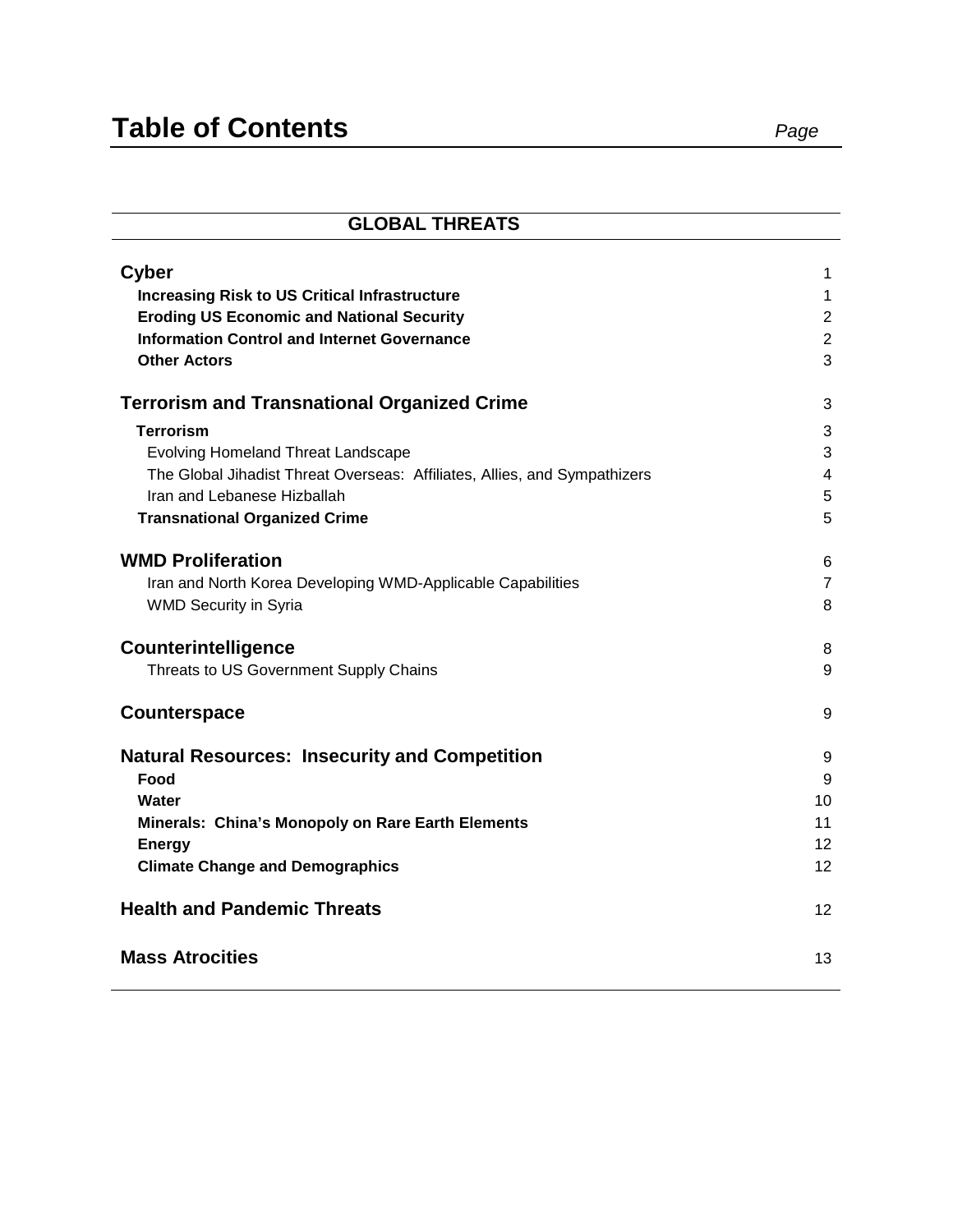| <b>REGIONAL THREATS</b>                |          |
|----------------------------------------|----------|
| <b>Middle East and North Africa</b>    | 14       |
| <b>Arab Spring</b>                     | 14       |
| Egypt                                  | 14       |
| <b>Syria</b>                           | 15       |
| Iran                                   | 15       |
| Iraq                                   | 16       |
| Yemen                                  | 16       |
| Lebanon<br>Libya                       | 16<br>17 |
|                                        |          |
| <b>South Asia</b>                      | 17       |
| Afghanistan                            | 17       |
| <b>Pakistan</b>                        | 18       |
| <b>India</b>                           | 18       |
| <b>Africa</b>                          | 19       |
| <b>Sudan and South Sudan</b>           | 19       |
| <b>Somalia</b>                         | 20       |
| <b>Mali</b>                            | 20       |
| Nigeria                                | 20       |
| <b>Central Africa</b>                  | 21       |
| <b>East Asia</b>                       | 21       |
| China                                  | 21       |
| <b>Regional Dynamics</b>               | 21       |
| <b>Military Developments</b>           | 22       |
| <b>North Korea</b>                     | 22       |
| <b>Russia and Eurasia</b>              | 23       |
| <b>Russia</b>                          | 23       |
| <b>Domestic Political Developments</b> | 23       |
| Foreign Policy                         | 23       |
| The Military                           | 24       |
| The Caucasus and Central Asia          | 24       |
| Ukraine, Belarus, and Moldova          | 25       |
| <b>Latin America and the Caribbean</b> | 26       |
| <b>Mexico</b>                          | 26       |
| Venezuela                              | 27       |
| Cuba                                   | 27       |
| Haiti                                  | 28       |
| <b>Europe</b>                          | 28       |
| <b>Euro-Zone Crisis</b>                | 28       |
| <b>Turkey</b>                          | 28       |
| <b>The Balkans</b>                     | 29       |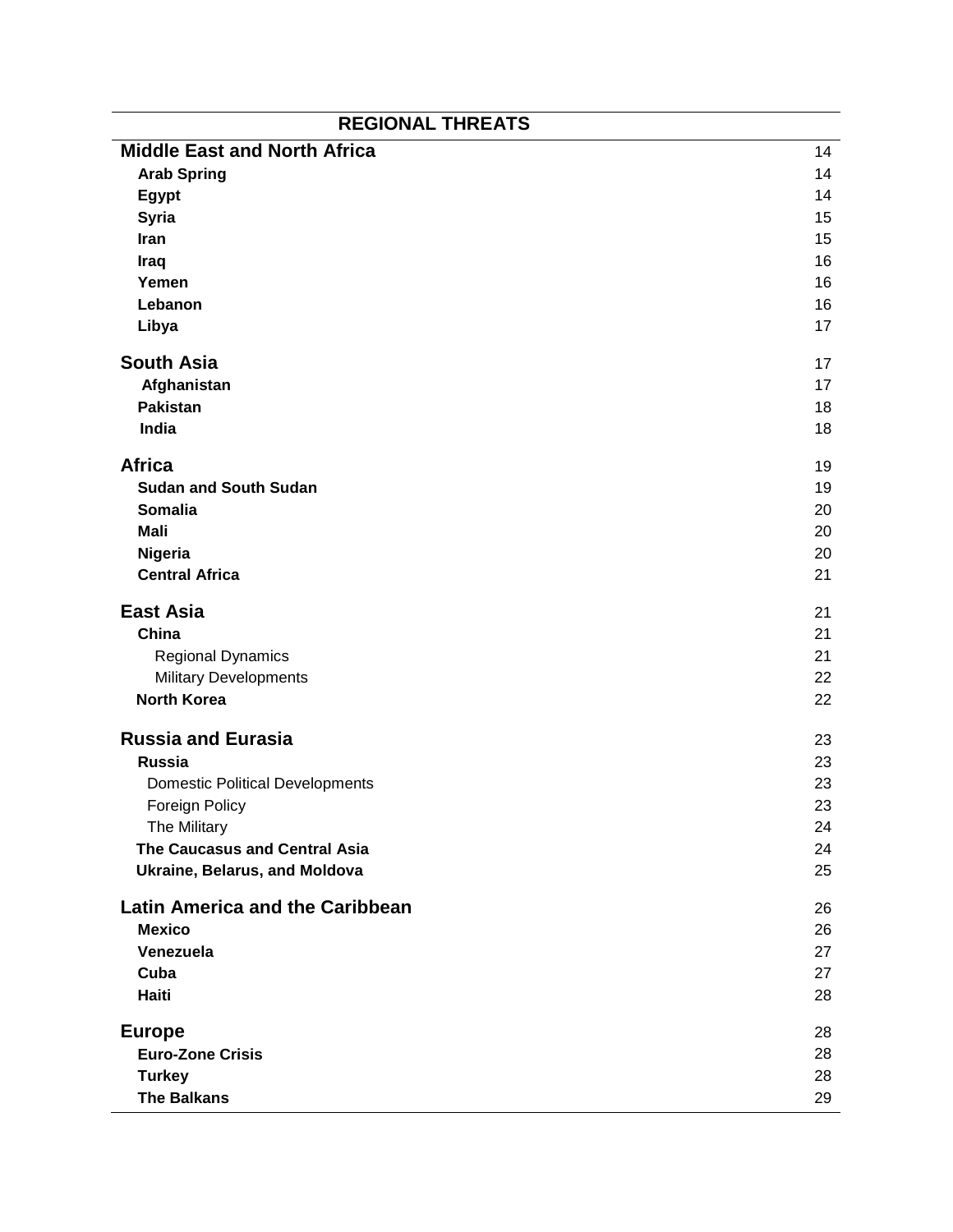# **GLOBAL THREATS**

# **CYBER**

We are in a major transformation because our critical infrastructures, economy, personal lives, and even basic understanding of—and interaction with—the world are becoming more intertwined with digital technologies and the Internet. In some cases, the world is applying digital technologies faster than our ability to understand the security implications and mitigate potential risks.

State and nonstate actors increasingly exploit the Internet to achieve strategic objectives, while many governments—shaken by the role the Internet has played in political instability and regime change—seek to increase their control over content in cyberspace. The growing use of cyber capabilities to achieve strategic goals is also outpacing the development of a shared understanding of norms of behavior, increasing the chances for miscalculations and misunderstandings that could lead to unintended escalation.

Compounding these developments are uncertainty and doubt as we face new and unpredictable cyber threats. In response to the trends and events that happen in cyberspace, the choices we and other actors make in coming years will shape cyberspace for decades to come, with potentially profound implications for US economic and national security.

In the United States, we define cyber threats in terms of **cyber attacks** and **cyber espionage**. A cyber attack is a non-kinetic offensive operation intended to create physical effects or to manipulate, disrupt, or delete data. It might range from a denial-of-service operation that temporarily prevents access to a website, to an attack on a power turbine that causes physical damage and an outage lasting for days. Cyber espionage refers to intrusions into networks to access sensitive diplomatic, military, or economic information.

#### **Increasing Risk to US Critical Infrastructure**

We judge that there is a remote chance of a major cyber attack against US critical infrastructure systems during the next two years that would result in long-term, wide-scale disruption of services, such as a regional power outage. The level of technical expertise and operational sophistication required for such an attack—including the ability to create physical damage or overcome mitigation factors like manual overrides—will be out of reach for most actors during this time frame. Advanced cyber actors such as **Russia** and **China**—are unlikely to launch such a devastating attack against the United States outside of a military conflict or crisis that they believe threatens their vital interests.

However, isolated state or nonstate actors might deploy less sophisticated cyber attacks as a form of retaliation or provocation. These less advanced but highly motivated actors could access some poorly protected US networks that control core functions, such as power generation, during the next two years, although their ability to leverage that access to cause high-impact, systemic disruptions will probably be limited. At the same time, there is a risk that unsophisticated attacks would have significant outcomes due to unexpected system configurations and mistakes, or that vulnerability at one node might spill over and contaminate other parts of a networked system.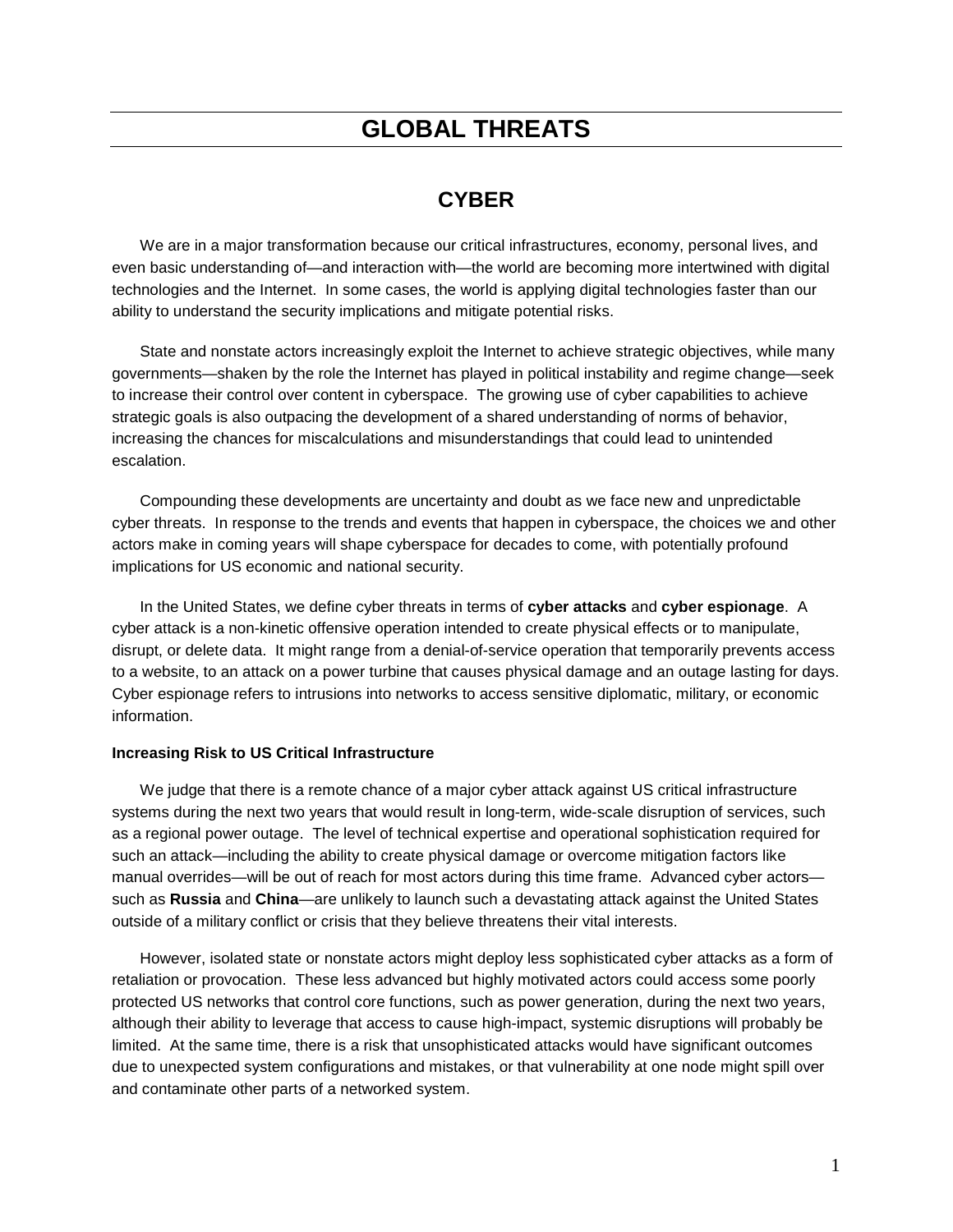- Within the past year, in a denial-of-service campaign against the public websites of multiple US banks and stock exchanges, actors flooded servers with traffic and prevented some customers from accessing their accounts via the Internet for a limited period, although the attacks did not alter customers' accounts or affect other financial functions.
- In an August 2012 attack against Saudi oil company Aramco, malicious actors rendered more than 30,000 computers on Aramco's business network unusable. The attack did not impair production capabilities.

## **Eroding US Economic and National Security**

Foreign intelligence and security services have penetrated numerous computer networks of US Government, business, academic, and private sector entities. Most detected activity has targeted unclassified networks connected to the Internet, but foreign cyber actors are also targeting classified networks. Importantly, much of the nation's critical proprietary data are on sensitive but unclassified networks; the same is true for most of our closest allies.

- We assess that highly networked business practices and information technology are providing opportunities for foreign intelligence and security services, trusted insiders, hackers, and others to target and collect sensitive US national security and economic data. This is almost certainly allowing our adversaries to close the technological gap between our respective militaries, slowly neutralizing one of our key advantages in the international arena.
- It is very difficult to quantify the value of proprietary technologies and sensitive business information and, therefore, the impact of economic cyber espionage activities. However, we assess that economic cyber espionage will probably allow the actors who take this information to reap unfair gains in some industries.

#### **Information Control and Internet Governance**

Online **information control** is a key issue among the United States and other actors. However, some countries, including Russia, China, and Iran, focus on "cyber influence" and the risk that Internet content might contribute to political instability and regime change. The United States focuses on cyber security and the risks to the reliability and integrity of our networks and systems. This is a fundamental difference in how we define cyber threats.

The current multi-stakeholder model of Internet governance provides a forum for governments, the commercial sector, academia, and civil society to deliberate and reach consensus on Internet organization and technical standards. However, a movement to reshape Internet governance toward a national government-based model would contradict many of our policy goals, particularly those to protect freedom of expression and the free flow of online information and ensure a free marketplace for information technology products and services.

• These issues were a core part of the discussions as countries negotiated a global telecommunications treaty in Dubai in December. The contentious new text that resulted led many countries, including the United States, not to sign the treaty because of its language on network security, spam control, and expansion of the UN's role in Internet governance. The negotiations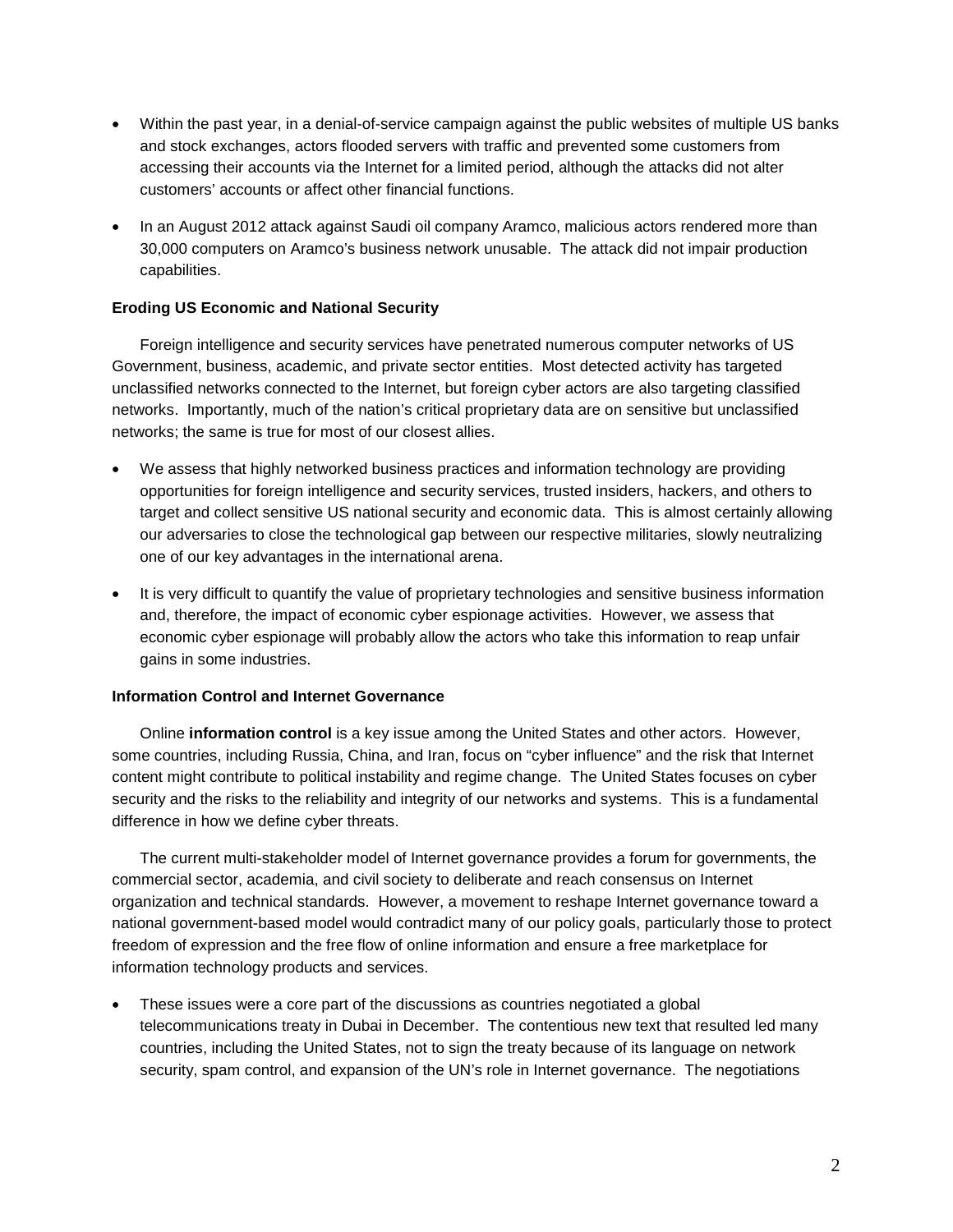demonstrated that disagreements on these issues will be long-running challenges in bilateral and multilateral engagements.

Internet governance revision based on the state-management model could result in international regulations over online content, restricted exchange of information across borders, substantial slowdown of technical innovation, and increased opportunities for foreign intelligence and surveillance operations on the Internet in the near term.

# **Other Actors**

We track cyber developments among nonstate actors, including terrorist groups, hacktivists, and cyber criminals. We have seen indications that some **terrorist organizations** have heightened interest in developing offensive cyber capabilities, but they will probably be constrained by inherent resource and organizational limitations and competing priorities.

**Hacktivists** continue to target a wide range of companies and organizations in denial-of-service attacks, but we have not observed a significant change in their capabilities or intentions during the last year. Most hacktivists use short-term denial-of-service operations or expose personally identifiable information held by target companies, as forms of political protest. However, a more radical group might form to inflict more systemic impacts—such as disrupting financial networks—or accidentally trigger unintended consequences that could be misinterpreted as a state-sponsored attack.

**Cybercriminals** also threaten US economic interests. They are selling tools, via a growing black market, that might enable access to critical infrastructure systems or get into the hands of state and nonstate actors. In addition, a handful of **commercial companies** sell computer intrusion kits on the open market. These hardware and software packages can give governments and cybercriminals the capability to steal, manipulate, or delete information on targeted systems. Even more companies develop and sell professional-quality technologies to support cyber operations—often branding these tools as lawful-intercept or defensive security research products. Foreign governments already use some of these tools to target US systems.

# **TERRORISM and TRANSNATIONAL ORGANIZED CRIME**

# **Terrorism**

Terrorist threats are in a transition period as the global jihadist movement becomes increasingly decentralized. In addition, the Arab Spring has generated a spike in threats to US interests in the region that likely will endure until political upheaval stabilizes and security forces regain their capabilities. We also face uncertainty about potential threats from Iran and Lebanese Hizballah, which see the United States and Israel as their principal enemies.

#### **Evolving Homeland Threat Landscape**

*Al-Qa'ida in the Arabian Peninsula (AQAP)***.** Attacks on US soil will remain part of AQAP's transnational strategy; the group continues to adjust its tactics, techniques and procedures for targeting the West. AQAP leaders will have to weigh the priority they give to US plotting against other internal and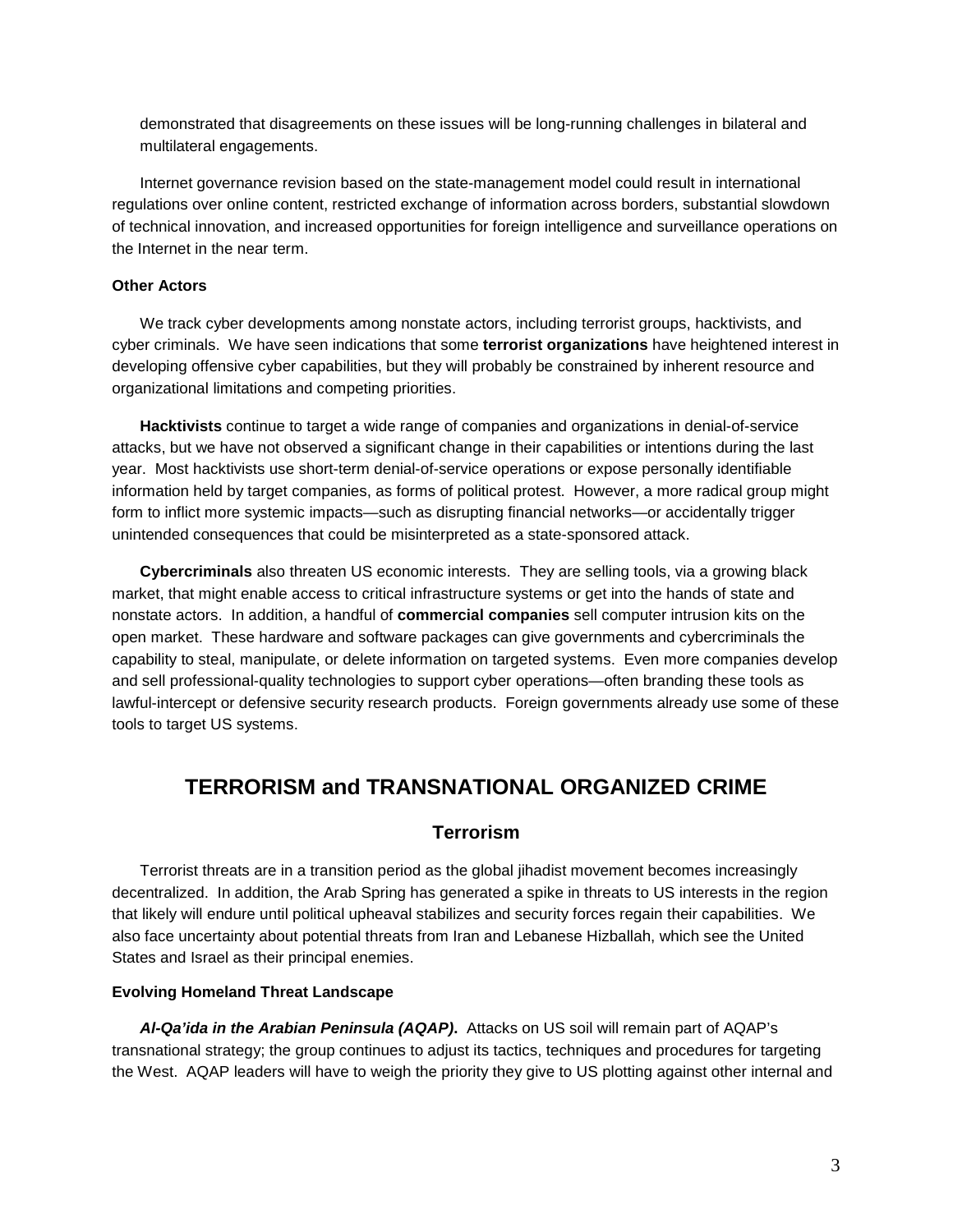regional objectives, as well as the extent to which they have individuals who can manage, train, and deploy operatives for US operations.

*Al-Qa'ida-Inspired Homegrown Violent Extremists (HVE)***.** Al-Qa'ida-inspired HVEs—whom we assess will continue to be involved in fewer than 10 domestic plots per year—will be motivated to engage in violent action by global jihadist propaganda, including English-language material, such as AQAP's *Inspire* magazine; events in the United States or abroad perceived as threatening to Muslims; the perceived success of other HVE plots, such as the November 2009 attack at Fort Hood, Texas, and the March 2012 attacks by an al-Qa'ida-inspired extremist in Toulouse, France; and their own grievances. HVE planning in 2012 was consistent with tactics and targets seen in previous HVE plots and showed continued interest in improvised explosive devices (IED) and US Department of Defense (DoD) targets.

*Core Al-Qa'ida*. Senior personnel losses in 2012, amplifying losses and setbacks since 2008, have degraded core al-Qa'ida to a point that the group is probably unable to carry out complex, large-scale attacks in the West. However, the group has held essentially the same strategic goals since its initial public declaration of war against the United States in 1996, and to the extent that the group endures, its leaders will not abandon the aspiration to attack inside the United States.

#### **The Global Jihadist Threat Overseas: Affiliates, Allies, and Sympathizers**

In 2011, al-Qa'ida and its affiliates played little or no role in the uprisings in the Middle East and North Africa and, with the exception of AQAP, were not well positioned to take advantage of events. At the same time, the rise of new or transitional governments in Egypt, Tunisia, Yemen, and Libya, and ongoing unrest in Syria and Mali, have offered opportunities for established affiliates, aspiring groups, and likeminded individuals to conduct attacks against US interests. Weakened or diminished counterterrorism capabilities, border control mechanisms, internal security priorities, and other shortcomings in these countries—combined with anti-US grievances or triggering events—will sustain the threats to US interests throughout the region. The dispersed and decentralized nature of the terrorist networks active in the region highlights that the threat to US and Western interests overseas is more likely to be unpredictable. The 2012 attack on the US facilities in Benghazi, Libya, and the 2013 attack on Algeria's In-Amenas oil facility demonstrate the threat to US interests from splinter groups, ad hoc coalitions, or individual terrorists who can conduct anti-US operations, even in the absence of official direction or guidance from leaders of established al-Qa'ida affiliates.

- **Al-Qa'ida in Iraq's (AQI)** goals inside Iraq will almost certainly take precedence over US plotting, but the group will remain committed to al-Qa'ida's global ideology. Since the 2011 withdrawal of US forces, AQI has conducted nearly monthly, simultaneous, coordinated country-wide attacks against government, security, and Shia civilian targets. AQI's Syria-based network, the Nusrah Front, is one of the best organized and most capable of the Sunni terrorist groups.
- Somalia-based **al-Shabaab** will remain focused on local and regional challenges, including its longstanding leadership rivalries and its fights against forces from the Somali and Ethiopian Governments and the African Union Mission in Somalia (AMISOM). The group will probably also continue to plot attacks designed to weaken regional adversaries, including targeting US and Western interests in East Africa.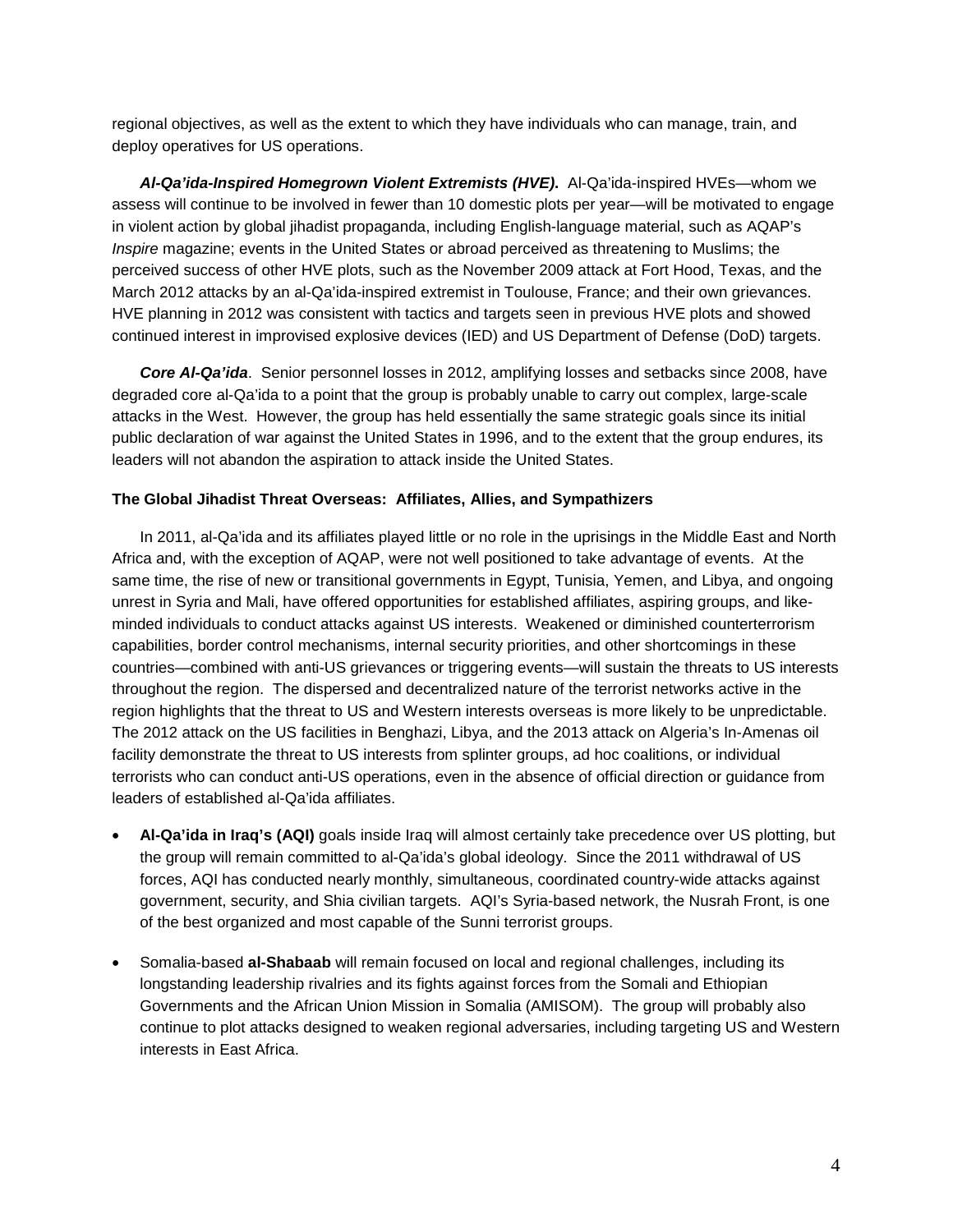- **Al-Qa'ida in the Land of the Islamic Maghreb's (AQIM)** intentions and capability remain focused on local, US, and Western interests in north and west Africa.
- Nigeria-based **Boko Haram** will continue to select targets for attacks to destabilize the country and advance its extreme vision of Islamist rule.
- Pakistan-based **Lashkar-e-Tayibba** *(***LT)** will continue to be the most multifaceted and problematic of the Pakistani militant groups. The group has the long-term potential to evolve into a permanent and even HAMAS/Hizballah-like presence in Pakistan.

#### **Iran and Lebanese Hizballah**

The failed 2011 plot against the Saudi Ambassador in Washington shows that Iran may be more willing to seize opportunities to attack in the United States in response to perceived offenses against the regime. Iran is also an emerging and increasingly aggressive cyber actor. However, we have not changed our assessment that Iran prefers to avoid direct confrontation with the United States because regime preservation is its top priority.

Hizballah's overseas terrorist activity has been focused on Israel—an example is the Bulgarian Government's announcement that Hizballah was responsible for the July 2012 bus bombing at the Burgas airport that killed five Israeli citizens. We continue to assess that the group maintains a strong anti-US agenda but is reluctant to confront the United States directly outside the Middle East.

### **Transnational Organized Crime**

Transnational organized crime (TOC) networks erode good governance, cripple the rule of law through corruption, hinder economic competitiveness, steal vast amounts of money, and traffic millions of people around the globe. (Cybercrime, an expanding for-profit TOC enterprise, is addressed in the Cyber section.) TOC threatens US national interests in a number of ways:

*Drug Activity.* Drug trafficking is a major TOC threat to the United States and emanates primarily from the Western Hemisphere.Mexico is the dominant foreign producer of heroin, marijuana, and methamphetamines for the US market. Colombia produces the overwhelming majority of the cocaine that reaches the United States, although the amount of cocaine available to US consumers has substantially decreased in the past five years due to Colombian eradication and security efforts, US transit zone interdiction and capacity-building activities, and warfare among Mexican trafficking organizations. However, high US demand—still twice that of Europe—the capacity of Colombia's remaining drug trafficking organizations, and weak penal and judicial institutions suggest that Colombia's decades-long struggle with the drug threat will continue for a number of years. In addition to the threat inside the United States, the drug trade undermines US interests abroad; for example, it erodes stability in West and North Africa and remains a significant source of revenue for the Taliban in Afghanistan.

*Facilitating Terrorist Activity.* The Intelligence Community is monitoring the expanding scope and diversity of "facilitation networks," which include semi-legitimate travel experts, attorneys, and other types of professionals, as well as corrupt officials, who provide support services to criminal and terrorist groups.

*Money Laundering.* The scope of worldwide money laundering is subject to significant uncertainty but measures more than a trillion dollars annually, often exploiting governments' difficulties coordinating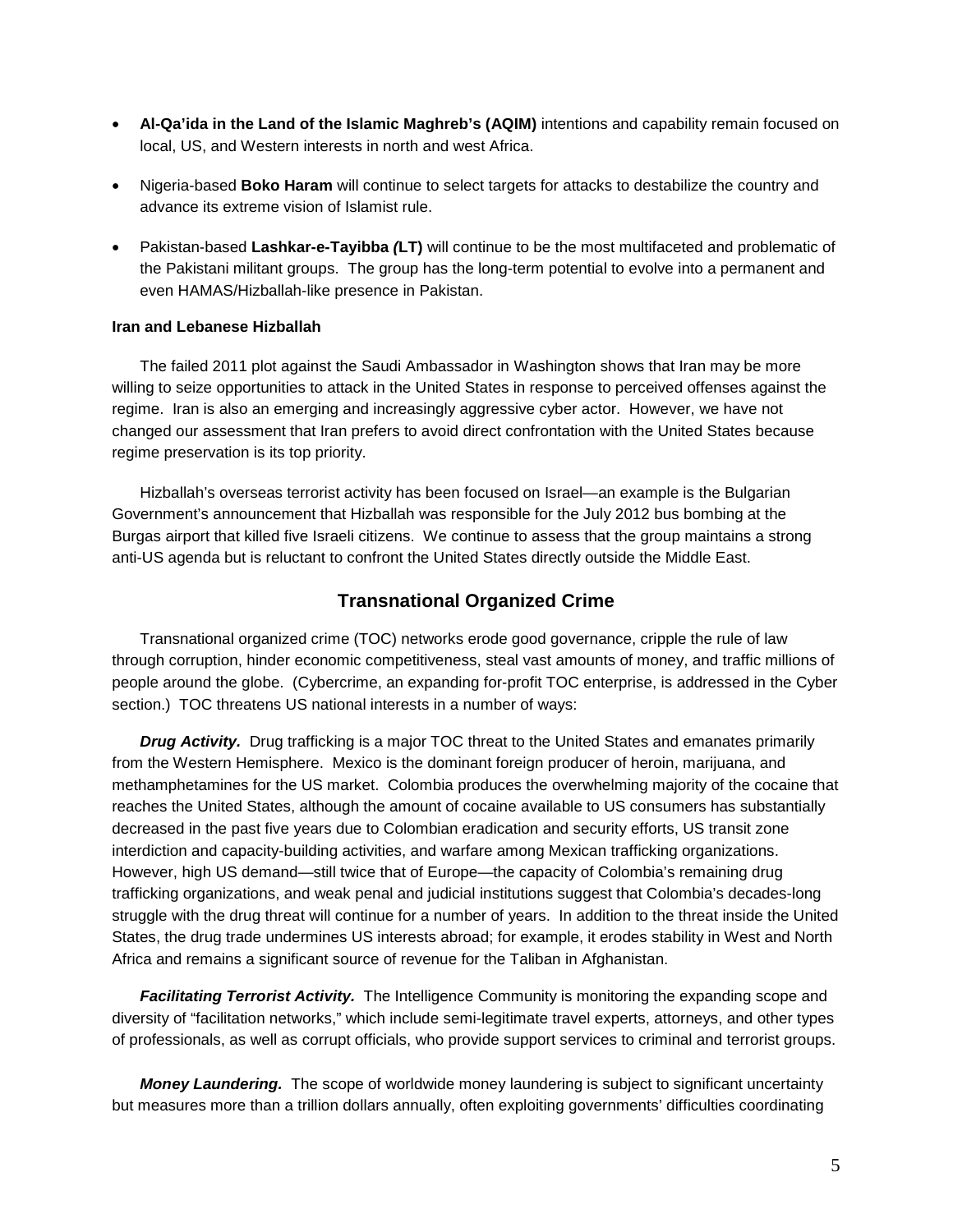law enforcement across national boundaries. Criminals' reliance on the US dollar also exposes the US financial system to illicit financial flows. Inadequate anti-money laundering regulations, lax enforcement of existing ones, misuse of front companies to obscure those responsible for illicit flows, and new forms of electronic money challenge international law enforcement efforts**.** 

*Corruption.* Corruption exists at some level in all countries; however, the interaction between government officials and TOC networks is particularly pernicious in some countries. Among numerous examples, we assess that Guinea-Bissau has become a narco-state, where traffickers use the country as a transit hub with impunity; and in Russia, the nexus among organized crime, some state officials, the intelligence services, and business blurs the distinction between state policy and private gain.

*Human Trafficking.* President Obama recently noted that upwards of 20 million human beings are being trafficked around the world. The US State Department and our law enforcement organizations have led US Government efforts against human trafficking, and the Intelligence Community has increased collection and analytic efforts to support law enforcement and the interagency Human Smuggling and Trafficking Center. Virtually every country in the world is a source, transit point, and/or destination for individuals being trafficked.

• For example, in 2012 a Ukrainian National was sentenced to life-plus-20-years in prison for operating a human trafficking organization that smuggled young Ukrainians into the United States. For seven years, he and his brothers arranged to move unsuspecting immigrants through Mexico into the United States. With debts of \$10,000 to \$50,000, victims were forced to live in squalid conditions, enslaved, and subjected to rape, beatings, and other forms of physical attack. Threats against their families in Ukraine were used to dissuade them from attempting to escape.

 *Environmental Crime.* Illicit trade in wildlife, timber, and marine resources constitutes a multi-billion dollar industry annually, endangers the environment, and threatens to disrupt the rule of law in important countries around the world. These criminal activities are often part of larger illicit trade networks linking disparate actors—from government and military personnel to members of insurgent groups and transnational organized crime organizations.

# **WMD PROLIFERATION**

Nation-state efforts to develop or acquire weapons of mass destruction (WMD) and their delivery systems constitute a major threat to the security of our nation, deployed troops, and allies. The Intelligence Community is focused on the threat and destabilizing effects of nuclear proliferation, proliferation of chemical and biological warfare (CBW)-related materials, and development of WMD delivery systems.

Traditionally, international agreements and diplomacy have deterred most nation-states from acquiring biological, chemical, or nuclear weapons, but these constraints may be of less utility in preventing terrorist groups from doing so. The time when only a few states had access to the most dangerous technologies is past. Biological and chemical materials and technologies, almost always dualuse, move easily in our globalized economy, as do the personnel with scientific expertise to design and use them. The latest discoveries in the life sciences also diffuse globally and rapidly.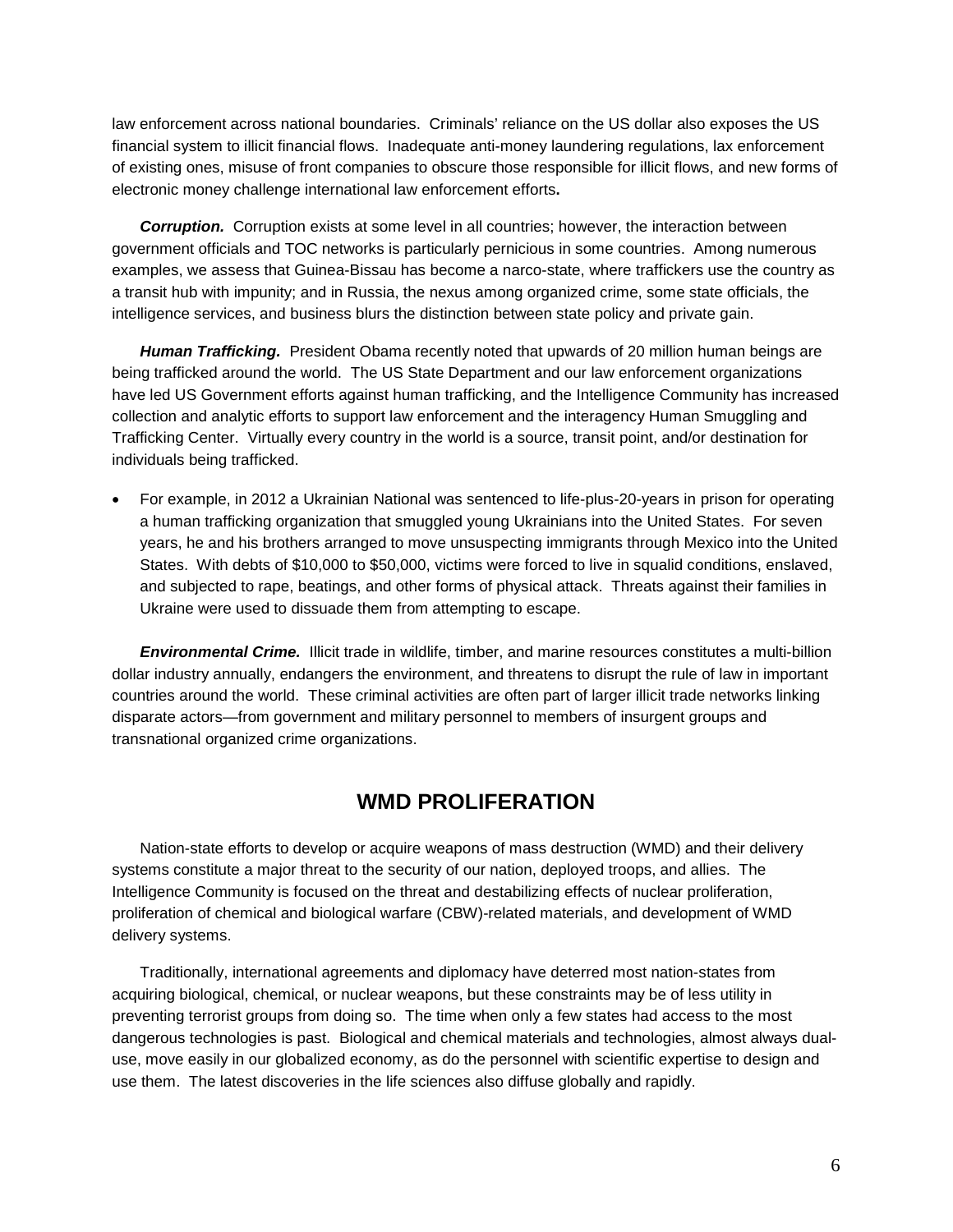#### **Iran and North Korea Developing WMD-Applicable Capabilities**

We assess **Iran** is developing nuclear capabilities to enhance its security, prestige, and regional influence and give it the ability to develop nuclear weapons, should a decision be made to do so. We do not know if Iran will eventually decide to build nuclear weapons.

Tehran has developed technical expertise in a number of areas—including uranium enrichment, nuclear reactors, and ballistic missiles—from which it could draw if it decided to build missile-deliverable nuclear weapons. These technical advancements strengthen our assessment that Iran has the scientific, technical, and industrial capacity to eventually produce nuclear weapons. This makes the central issue its political will to do so.

Of particular note, Iran has made progress during the past year that better positions it to produce weapons-grade uranium (WGU) using its declared facilities and uranium stockpiles, should it choose to do so. Despite this progress, we assess Iran could not divert safeguarded material and produce a weapon-worth of WGU before this activity is discovered.

We judge Iran's nuclear decisionmaking is guided by a cost-benefit approach, which offers the international community opportunities to influence Tehran. Iranian leaders undoubtedly consider Iran's security, prestige and influence, as well as the international political and security environment, when making decisions about its nuclear program. In this context, we judge that Iran is trying to balance conflicting objectives. It wants to advance its nuclear and missile capabilities and avoid severe repercussions—such as a military strike or regime threatening sanctions.

We judge Iran would likely choose a ballistic missile as its preferred method of delivering a nuclear weapon, if one is ever fielded. Iran's ballistic missiles are capable of delivering WMD. In addition, Iran has demonstrated an ability to launch small satellites, and we grow increasingly concerned that these technical steps—along with a regime hostile toward the United States and our allies—provide Tehran with the means and motivation to develop larger space-launch vehicles and longer-range missiles, including an intercontinental ballistic missile (ICBM).

Iran already has the largest inventory of ballistic missiles in the Middle East, and it is expanding the scale, reach, and sophistication of its ballistic missile arsenal. Iran's growing ballistic missile inventory and its domestic production of anti-ship cruise missiles (ASCM) and development of its first long-range land attack cruise missile provide capabilities to enhance its power projection. Tehran views its conventionally armed missiles as an integral part of its strategy to deter—and if necessary retaliate against—forces in the region, including US forces.

**North Korea**'s nuclear weapons and missile programs pose a serious threat to the United States and to the security environment in East Asia, a region with some of the world's largest populations, militaries, and economies. North Korea's export of ballistic missiles and associated materials to several countries, including Iran and Syria, and its assistance to Syria's construction of a nuclear reactor, destroyed in 2007, illustrate the reach of its proliferation activities. Despite the Six-Party Joint Statements issued in 2005 and 2007, in which North Korea reaffirmed its commitment not to transfer nuclear materials, technology, or know-how, we remain alert to the possibility that North Korea might again export nuclear technology.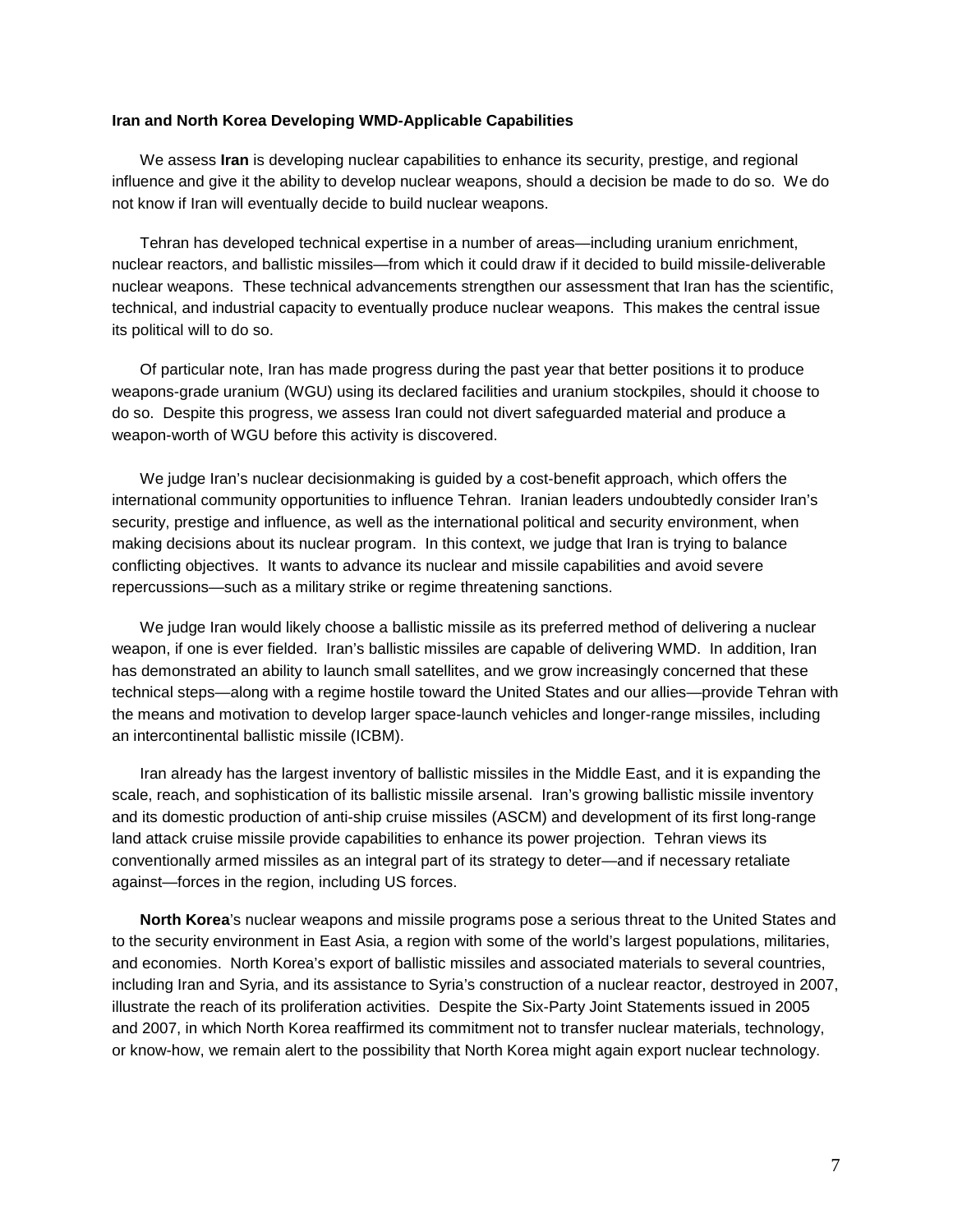North Korea announced on 12 February that it conducted its third nuclear test. It has also displayed what appears to be a road-mobile ICBM and in December 2012 placed a satellite in orbit using its Taepo Dong 2 launch vehicle. These programs demonstrate North Korea's commitment to develop long-range missile technology that could pose a direct threat to the United States, and its efforts to produce and market ballistic missiles raise broader regional and global security concerns.

Because of deficiencies in their conventional military forces, North Korean leaders are focused on deterrence and defense. The Intelligence Community has long assessed that, in Pyongyang's view, its nuclear capabilities are intended for deterrence, international prestige, and coercive diplomacy. We do not know Pyongyang's nuclear doctrine or employment concepts. Although we assess with low confidence that the North would only attempt to use nuclear weapons against US forces or allies to preserve the Kim regime, we do not know what would constitute, from the North's perspective, crossing that threshold.

#### **WMD Security in Syria**

We assess **Syria** has a highly active chemical warfare (CW) program and maintains a stockpile of sulfur mustard, sarin, and VX. We assess that Syria has a stockpile of munitions—including missiles, aerial bombs, and possibly artillery rockets—that can be used to deliver CW agents. Syria's overall CW program is large, complex, and geographically dispersed, with sites for storage, production, and preparation. This advanced CW program has the potential to inflict mass casualties, and we assess that an increasingly beleaguered regime, having found its escalation of violence through conventional means inadequate, might be prepared to use CW against the Syrian people. In addition, groups or individuals in Syria could gain access to CW-related materials. The United States and our allies are monitoring Syria's chemical weapons stockpile.

Based on the duration of Syria's longstanding biological warfare (BW) program, we judge that some elements of the program may have advanced beyond the research and development stage and may be capable of limited agent production. Syria is not known to have successfully weaponized biological agents in an effective delivery system, but it possesses conventional and chemical weapon systems that could be modified for biological agent delivery.

# **COUNTERINTELLIGENCE**

Foreign intelligence services, along with terrorist groups, transnational criminal organizations, and other nonstate actors, are targeting and acquiring our national security information, undermining our economic and technological advantages, and seeking to influence our national policies and processes covertly. These foreign intelligence efforts employ traditional methods of espionage and, with growing frequency, innovative technical means. Among significant foreign threats, **Russia** and **China** remain the most capable and persistent intelligence threats and are aggressive practitioners of economic espionage against the United States. Countering such foreign intelligence threats is a top priority for the Intelligence Community for the year ahead. Moreover, vulnerabilities in global supply chains open opportunities for adversaries to exploit US critical infrastructure. (For a discussion of cyber espionage, see the Cyber section.)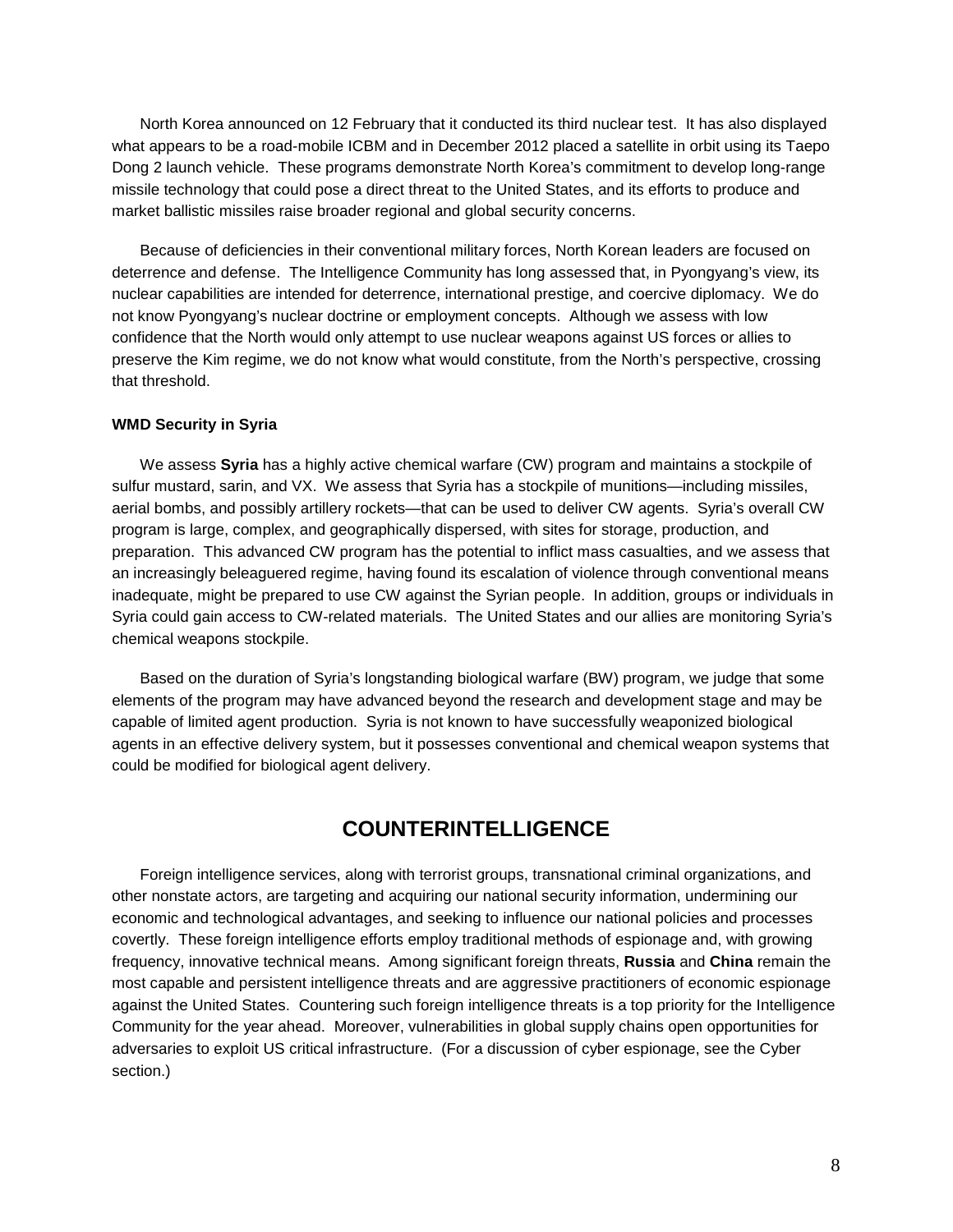#### **Threats to US Government Supply Chains**

The US and other national economies have grown more dependent on global networks of supply chains. These web-like relationships, based on contracts and subcontracts for component parts, services, and manufacturing, obscure transparency into those supply chains. Additionally, reliance on foreign equipment, combined with a contracting pool of suppliers in the information technology, telecommunications, and energy sectors, creates opportunities for exploitation of, and increased impact on, US critical infrastructures and systems.

Interdependence of information technologies and integration of foreign technology in US information technology, telecommunications, and energy sectors will increase the potential scope and impact of foreign intelligence and security services' supply chain operations. The likely continued consolidation of infrastructure suppliers—which means that critical infrastructures and networks will be built from a more limited set of provider and equipment options—will also increase the scope and impact of potential supply chain subversions.

# **COUNTERSPACE**

Space systems and their supporting infrastructures enable a wide range of services, including communication; position, navigation, and timing; intelligence, surveillance, and reconnaissance; and meteorology, which provide vital national, military, civil, scientific, and economic benefits. Other nations recognize these benefits to the United States and seek to counter the US strategic advantage by pursuing capabilities to deny or destroy our access to space services. Threats to vital US space services will increase during the next decade as disruptive and destructive counterspace capabilities are developed. In 2007, China conducted a destructive antisatellite test. In a 2009 press article, a senior Russian military leader stated that Moscow was developing counterspace capabilities.

# **NATURAL RESOURCES: INSECURITY and COMPETITION**

Competition and scarcity involving natural resources—food, water, minerals, and energy—are growing security threats. Many countries important to the United States are vulnerable to natural resource shocks that degrade economic development, frustrate attempts to democratize, raise the risk of regime-threatening instability, and aggravate regional tensions. Extreme weather events (floods, droughts, heat waves) will increasingly disrupt food and energy markets, exacerbating state weakness, forcing human migrations, and triggering riots, civil disobedience, and vandalism. Criminal or terrorist elements can exploit any of these weaknesses to conduct illicit activity and/or recruitment and training. Social disruptions are magnified in growing urban areas where information technology transmits grievances to larger—often youthful and unemployed—audiences, and relatively "small" events can generate significant effects across regions or the world.

## **Food**

Natural food-supply disruptions, due to floods, droughts, heat waves, and diseases, as well as policy choices, probably will stress the global food system in the immediate term, resulting in sustained volatility in global food prices. Policy choices can include export bans; diversions of arable lands for other uses,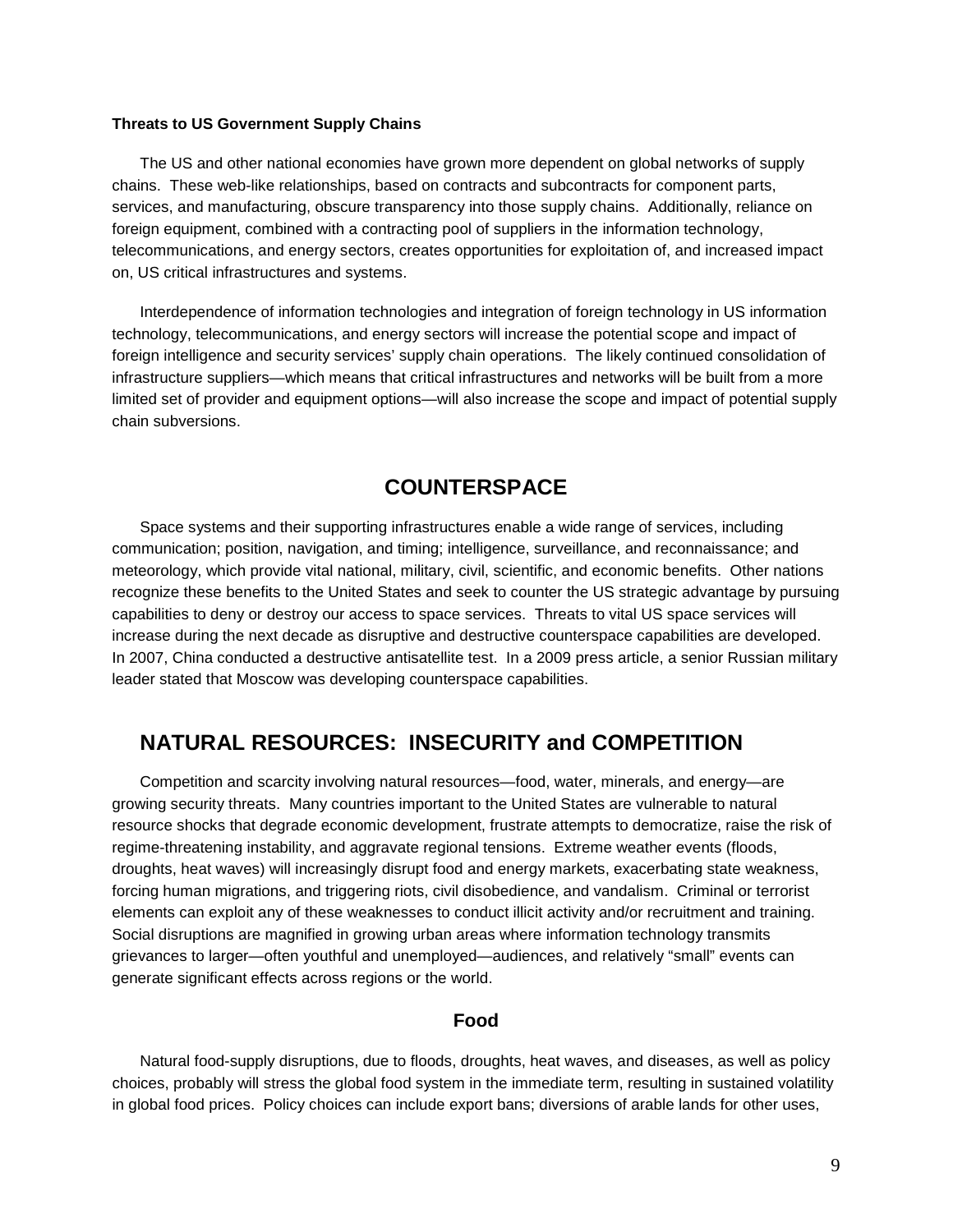such as urban development; and foreign land leases and acquisitions. Many resource-strapped countries have been losing confidence in the global marketplace to supply vital resources, and increasingly looking to shield their populations in ways that will almost certainly threaten global food production. For example, emerging powers and Gulf States are buying up arable and grazing land around the world as hedges against growing domestic demand and strained resources. Food supplies are also at risk from plant diseases that affect grain and oilseed crops and from transmittable animal diseases, such as H5N1 and foot and mouth disease. At the same time, agricultural inputs—water, fertilizer, land, and fuel oil—are becoming more scarce and/or costly, exacerbating the upward pressure on food prices.

In the coming year, markets for agricultural commodities will remain tight, due in part to drought and crop failures in the midwestern United States last summer. Rising demand for biofuels and animal feed exerts particular pressures on corn prices, and extreme weather will cause episodic deficits in production. We will also see growing demand and high price volatility for wheat. Significant wheat production occurs in water-stressed and climate-vulnerable regions in Asia, where markets will remain susceptible to harvest shocks. A near-term supply disruption could result when a plant disease known as Ug99 stem rust—already spreading across Africa, Asia, and the Middle East—arrives in South Asia, which is likely to happen within the next few years. Wheat production is growing in Eastern Europe, but output is variable, and governments have demonstrated a readiness to impose export controls.

Although food-related state-on-state conflict is unlikely in the near term, the risk of conflict between farmers and livestock owners—often in separate states—will increase as population growth and crop expansion infringe on livestock grazing areas, especially in sub-Saharan Africa and Central Asia. Disputes over fisheries are also likely to increase as water scarcity emerges in major river basins, and marine fisheries are depleted. Shrinking marine fisheries—for example, in the South China Sea—will lead to diplomatic disputes as fishermen are forced to travel further from shore. In addition, government grants of state-owned land to domestic and foreign agricultural developers are likely to stoke conflict in areas without well-defined land ownership laws and regulations.

Terrorists, militants, and international crime organizations can use declining local food security to promote their own legitimacy and undermine government authority. Growing food insecurity in weakly governed countries could lead to political violence and provide opportunities for existing insurgent groups to capitalize on poor conditions, exploit international food aid, and discredit governments for their inability to address basic needs. In addition, intentional introduction of a livestock or plant disease might be a greater threat to the United States and the global food system than a direct attack on food supplies intended to kill humans.

#### **Water**

Risks to freshwater supplies—due to shortages, poor quality, floods, and climate change—are growing. These forces will hinder the ability of key countries to produce food and generate energy, potentially undermining global food markets and hobbling economic growth. As a result of demographic and economic development pressures, North Africa, the Middle East, and South Asia face particular difficulty coping with water problems.

Lack of adequate water is a destabilizing factor in countries that do not have the management mechanisms, financial resources, or technical ability to solve their internal water problems. Some states are further stressed by heavy dependence on river water controlled by upstream nations with unresolved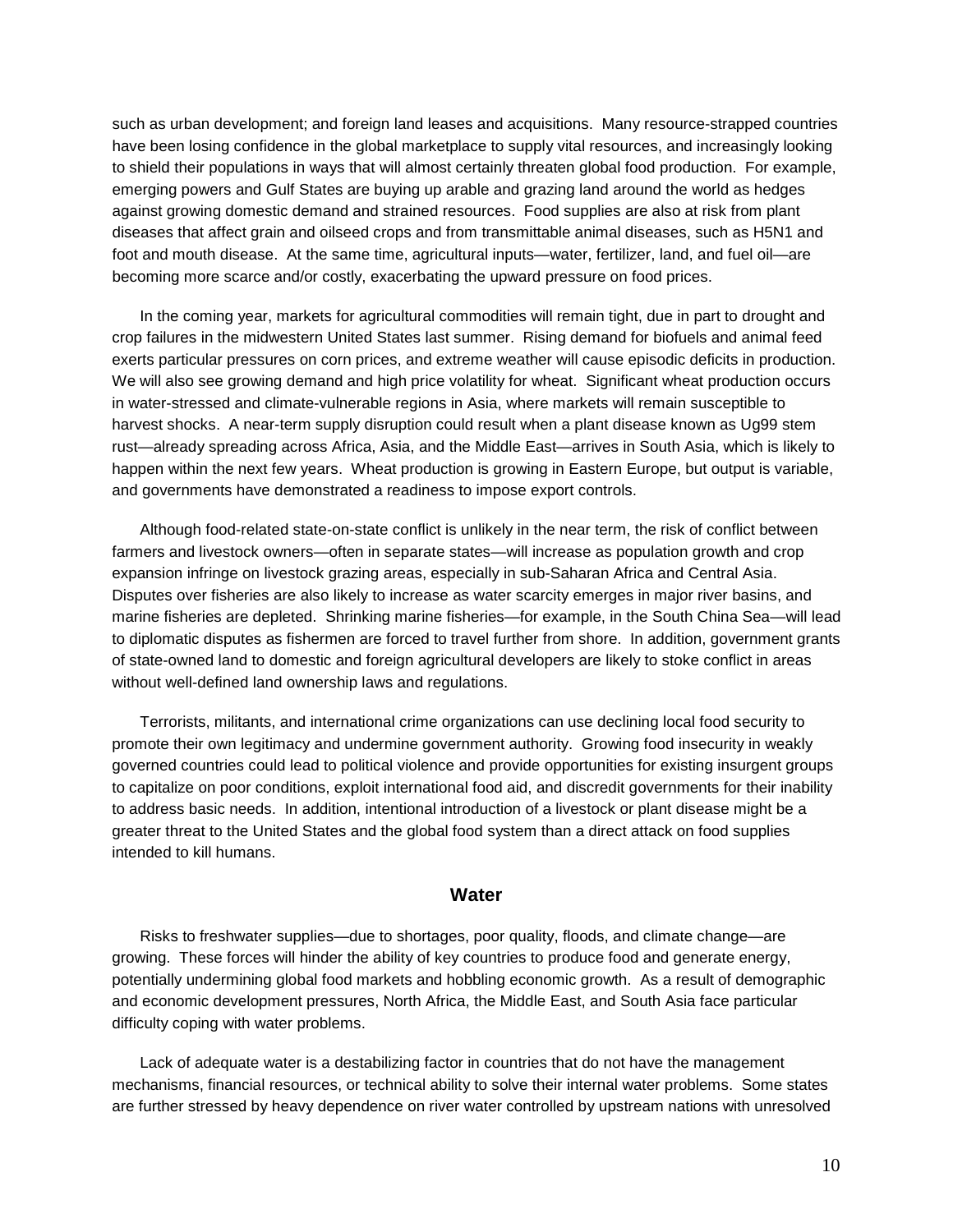water-sharing issues. Wealthier developing countries probably will experience increasing water-related social disruptions, although they are capable of addressing water problems without risk of state failure.

Historically, water tensions have led to more water-sharing agreements than violent conflicts. However, where water-sharing agreements are ignored, or when infrastructure development—for electric power generation or agriculture—is seen as a threat to water resources, states tend to exert leverage over their neighbors to preserve their water interests. This leverage has been applied in international forums and has included pressuring investors, nongovernmental organizations, and donor countries to support or halt water infrastructure projects. In addition, some nonstate terrorists or extremists will almost certainly target vulnerable water infrastructure to achieve their objectives and continue to use waterrelated grievances as recruitment and fundraising tools.

Many countries are using groundwater faster than aquifers can replenish in order to satisfy food demand. In the long term, without mitigation actions (drip irrigation, reduction of distortive electricity-forwater pump subsidies, access to new agricultural technology, and better food distribution networks), exhaustion of groundwater sources will cause food demand to be satisfied through increasingly stressed global markets.

Water shortages and pollution will also harm the economic performance of important US trading partners. Economic output will suffer if countries do not have sufficient clean water to generate electrical power or to maintain and expand manufacturing and resource extraction. In some countries, water shortages are already having an impact on power generation, and frequent droughts are undermining long-term plans to increase hydropower capacity. With climate change, these conditions will continue to deteriorate.

# **Minerals: China's Monopoly on Rare Earth Elements**

Rare earth elements (REE) are essential to civilian and military technologies and to the 21<sup>st</sup> century global economy, including development of green technologies and advanced defense systems. China holds a commanding monopoly over world REE supplies, controlling about 95 percent of mined production and refining. China's dominance and policies on pricing and exports are leading other countries to pursue mitigation strategies, but those strategies probably will have only limited impact within the next five years and will almost certainly not end Chinese REE dominance. REE prices spiked after China enacted a 40-percent export quota cut in July 2010, peaking at record highs in mid-2011. As of December 2012, REE prices had receded but still remained at least 80 percent, and as much as 600 percent (depending on the type of REE), above pre-July 2010 levels.

 Mines in Australia, Brazil, Canada, Malawi, the United States, and Vietnam are expected to be operational in less than five years. However, even as production at non-Chinese mines come online, initial REE processing outside of China will remain limited because of technical difficulties, regulatory hurdles, and capital costs associated with the startup of new or dormant processing capabilities and facilities. China will also continue to dominate production of the most scarce and expensive REEs, known as heavy REEs, which are critical to defense systems.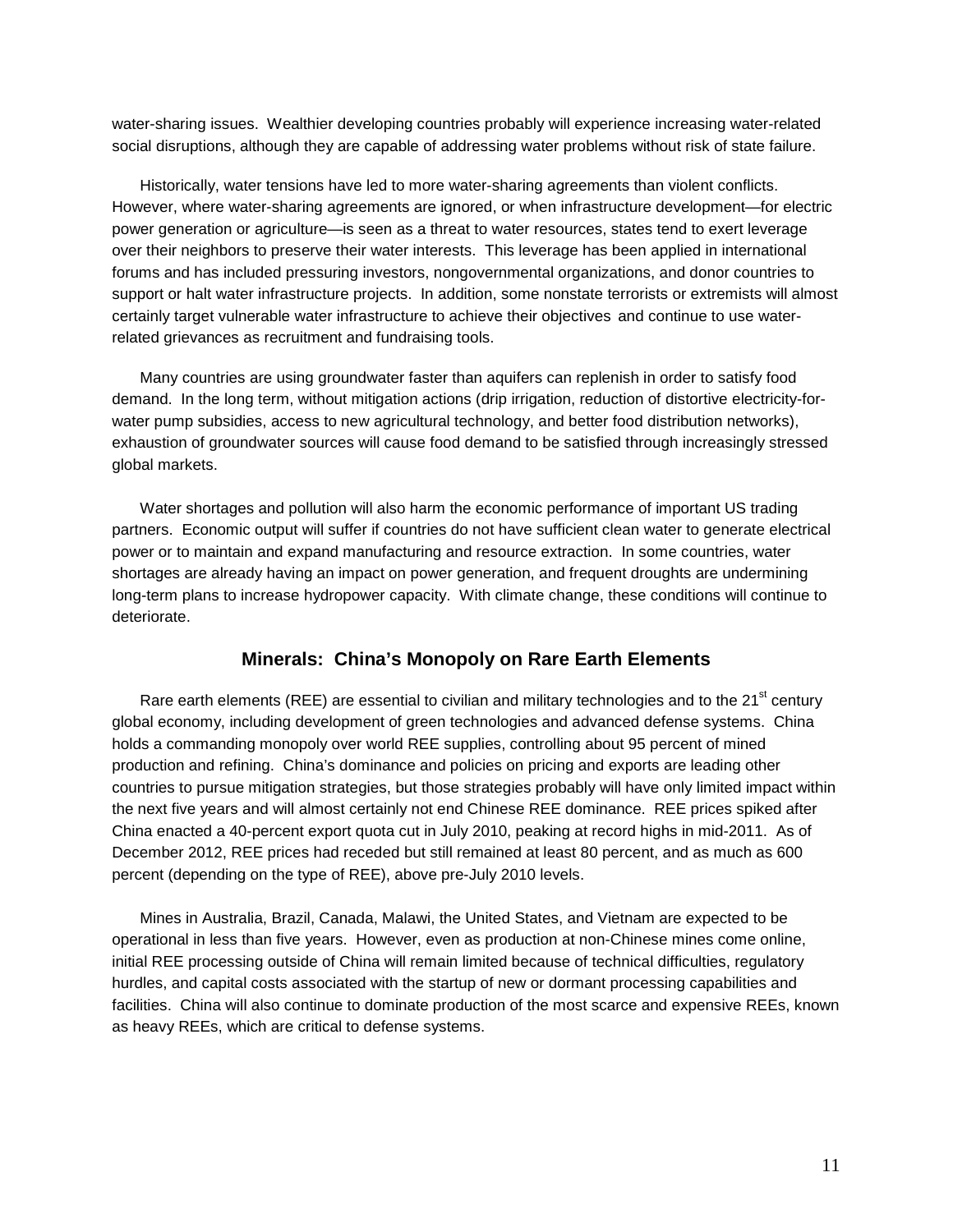#### **Energy**

Oil prices will remain highly sensitive to political instability in the Middle East, tensions with Iran, and global economic growth. In 2012 increasing US, Iraqi, and Libyan output, combined with slow economic growth, helped ease upward pressure on prices. In the coming year, most growth in new production probably will come from North America and Iraq, while production from some major producers stagnates or declines because of policies that discourage investment.

Sustained oil prices above \$80 per barrel would support the growth in North American oil production. That growth is being propelled by the production of tight oil, due to the application of horizontal drilling and hydrolic fracturing. Many Organization of the Petroleum Exporting Countries (OPEC) members are increasingly dependent on high oil prices to support government spending. However, the budgets of countries that subsidize domestic fuel consumption will come under greater stress with high oil prices and rising domestic demand.

Natural gas prices will remain regionally based, with North American consumers probably paying onethird the price of European importers and one-fourth that of Asian consumers. With the prospects for US liquefied natural gas (LNG) exports made possible by the growth in shale gas production, along with other global LNG exports, major European and Asian importers probably will continue to pressure their suppliers to de-link their prices from oil. Weather, economic indicators, and energy policies in Japan probably will have the strongest influence on global LNG prices. Australia is poised to become a top LNG exporter but faces project cost inflation that could slow development.

#### **Climate Change and Demographics**

Food security has been aggravated partly because the world's land masses are being affected by weather conditions outside of historical norms, including more frequent and extreme floods, droughts, wildfires, tornadoes, coastal high water, and heat waves. Rising temperature, for example, although enhanced in the Arctic, is not solely a high-latitude phenomenon. Recent scientific work shows that temperature anomalies during growing seasons and persistent droughts have hampered agricultural productivity and extended wildfire seasons. Persistent droughts during the past decade have also diminished flows in the Nile, Tigris-Euphrates, Niger, Amazon, and Mekong river basins.

Demographic trends will also aggravate the medium- to long-term outlooks for resources and energy. Through roughly 2030, the global population is expected to rise from 7.1 billion to about 8.3 billion; the size of the world's population in the middle class will expand from the current 1 billion to more than 2 billion; and the proportion of the world's population in urban areas will grow from 50 percent to about 60 percent—all putting intense pressure on food, water, minerals, and energy.

# **HEALTH and PANDEMIC THREATS**

 Scientists continue to discover previously unknown pathogens in humans that made the "jump" from animals—zoonotic diseases. Examples are: a prion disease in cattle that jumped in the 1980s to cause variant Creutzeldt-Jacob disease; a bat henipavirus that in 1999 became known as the human Nipah Virus; a bat corona virus that jumped to humans in 2002 to cause Severe Acute Respiratory Syndrome (SARS); and another SARS-like corona virus recently identified in individuals who have been in Saudi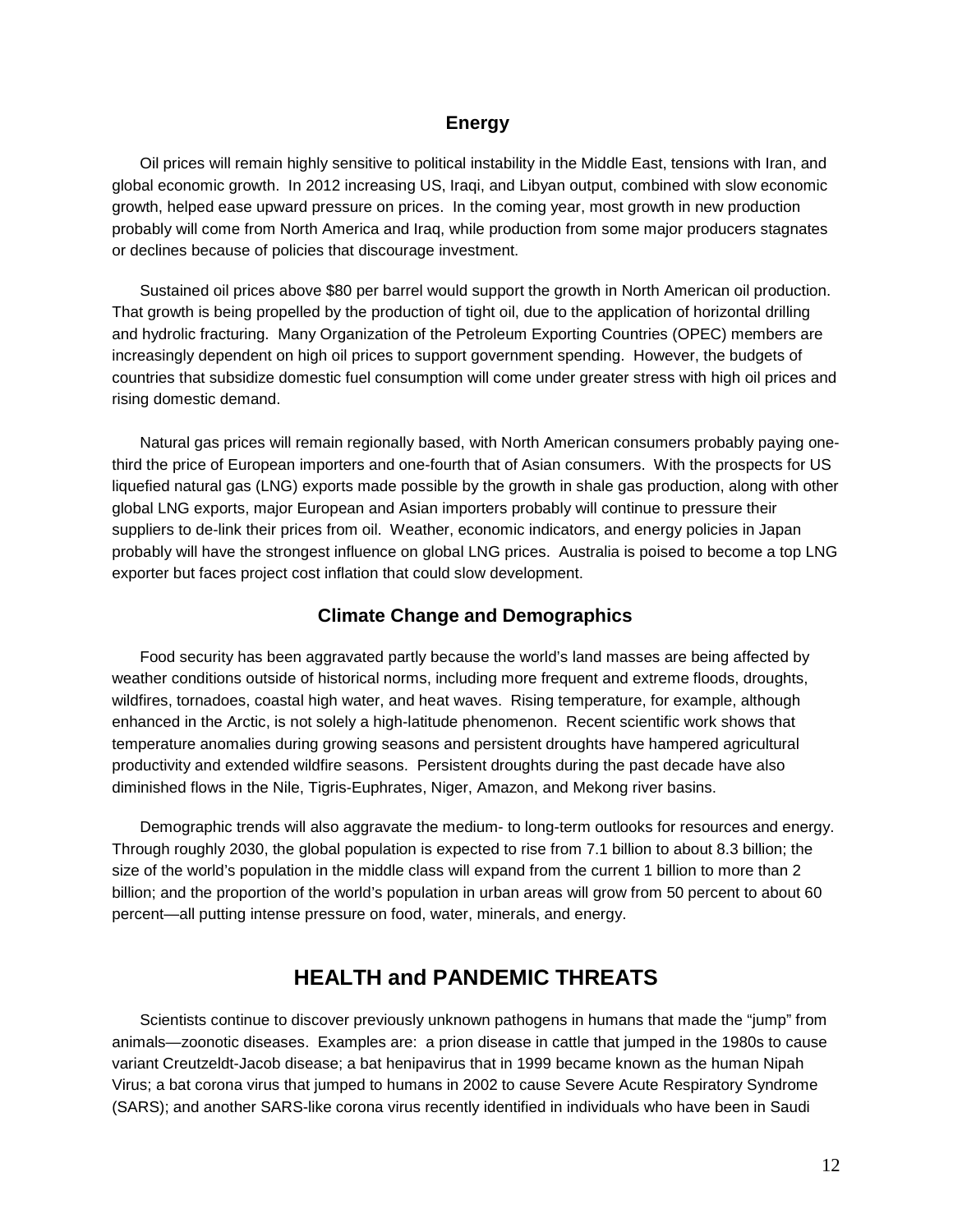Arabia, which might also have bat origins. Human and livestock population growth and encroachment into jungles increase human exposure to crossovers. No one can predict which pathogen will be the next to spread to humans, or when or where such a development will occur, but humans will continue to be vulnerable to pandemics, most of which will probably originate in animals.

 An easily transmissible, novel respiratory pathogen that kills or incapacitates more than one percent of its victims is among the most disruptive events possible. Such an outbreak would result in a global pandemic that causes suffering and death in every corner of the world, probably in fewer than six months. This is not a hypothetical threat. History is replete with examples of pathogens sweeping populations that lack immunity, causing political and economic upheaval, and influencing the outcomes of wars—for example, the 1918 Spanish flu pandemic affected military operations during World War I and caused global economic disruptions.

 The World Health Organization has described one influenza pandemic as "the epidemiological equivalent of a flash flood." However, slow-spreading pathogens, such as HIV/AIDS, have been just as deadly, if not more so. Such a pathogen with pandemic potential may have already jumped to humans somewhere; HIV/AIDS entered the human population more than 50 years before it was recognized and identified. In addition, targeted therapeutics and vaccines might be inadequate to keep up with the size and speed of the threat, and drug-resistant forms of diseases, such as tuberculosis, gonorrhea, and Staphylococcus aureus, have already emerged.

# **MASS ATROCITIES**

Mass atrocities continue to be a recurring feature of the global landscape. Most of the time they occur in the context of major instability events. Since the turn of the last century, hundreds of thousands of civilians have lost their lives as a result of atrocities occurring during conflicts in the Darfur region of Sudan and in the eastern Congo (Kinshasa). Recent atrocities in Syria, where tens of thousands of civilians have lost their lives within the past two years, have occurred against a backdrop of major political upheaval, illustrating how most mass atrocities tend to be perpetrated by ruling elites or rebels who use violence against civilians to assert or retain control. Consistent with this trend, mass atrocities also are more likely in places where governments discriminate against minorities, socioeconomic conditions are poor, or local powerbrokers operate with impunity. In addition, terrorists and insurgents might exploit such conditions to conduct attacks against civilians, as in Boko Haram's attacks on churches in Nigeria. Less frequently, violence between sectarian or ethnic groups can create the conditions for mass atrocities.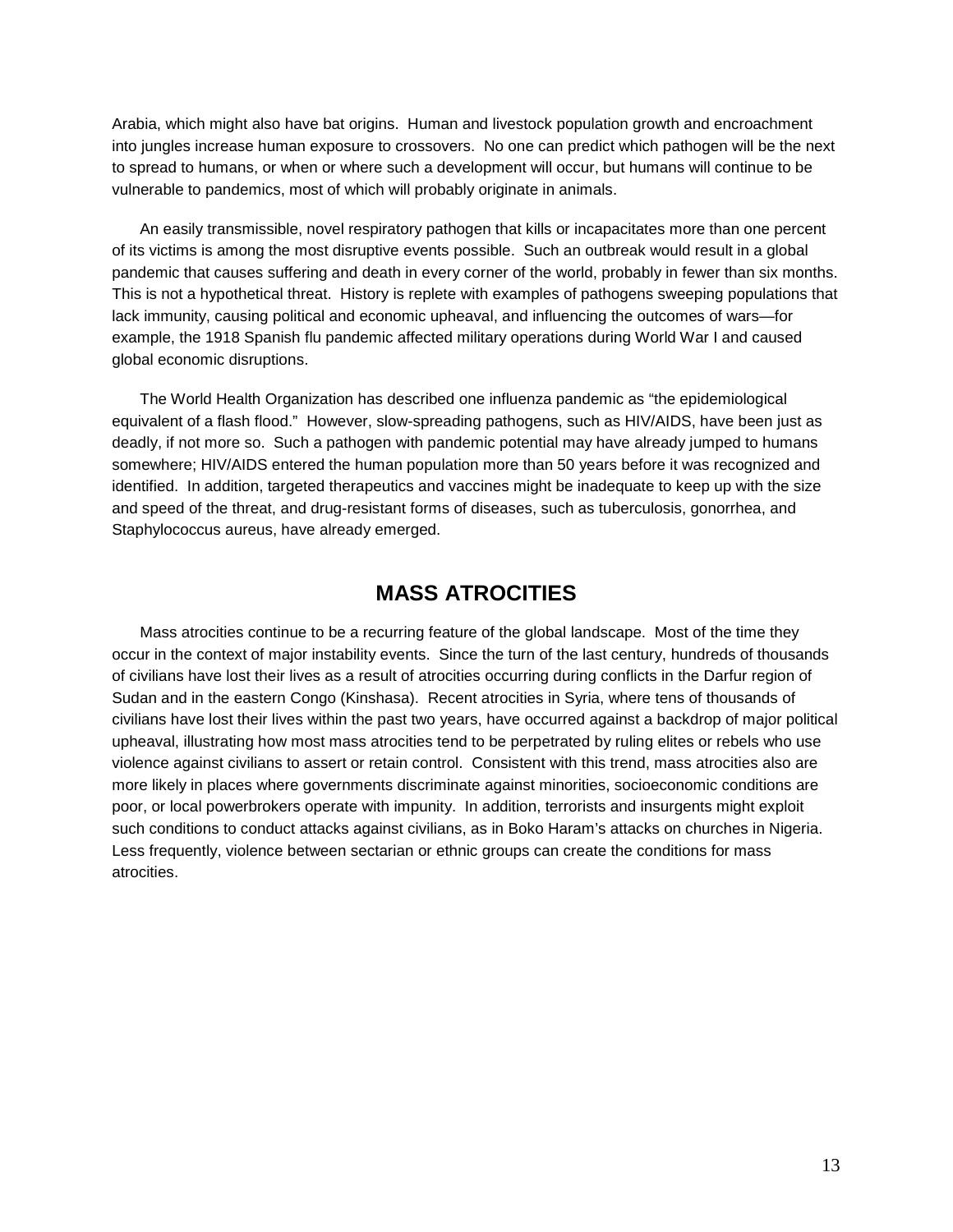# **REGIONAL THREATS**

# **MIDDLE EAST and NORTH AFRICA**

# **Arab Spring**

Although some countries have made progress towards democratic rule, most are experiencing uncertainty, violence, and political backsliding. The toppling of leaders and weakening of regimes have also unleashed destabilizing ethnic and sectarian rivalries. Islamist actors have been the chief electoral beneficiaries of the political openings, and Islamist parties in Egypt, Tunisia and Morocco will likely solidify their influence in the coming year. The success of transitioning states will depend, in part, on their ability to integrate these actors into national politics and to integrate—or marginalize—political, military, tribal, and business groups that were part of or benefitted from the old regimes. At the same time, transitions that fail to address public demands for change are likely to revive unrest and heighten the appeal of authoritarian or extremist solutions.

Three issues, in particular, will affect US interests:

- **Ungoverned Spaces.** The struggles of new governments in places like Tripoli and Sanaa to extend their writs, as well as the worsening internal conflict in Syria, have created opportunities for extremist groups to find ungoverned space from which to destabilize the new governments and prepare attacks against Western interests inside those countries.
- *Economic Hardships***.** Many states face economic distress—specifically, high rates of unemployment—that is unlikely to be alleviated by current levels of Western aid and will require assistance from wealthy Arab countries as well as reforms and pro-growth policies. Failure to meet heightened popular expectations for economic improvement could set back transitions in places such as Egypt and destabilize vulnerable regimes such as Jordan. Gulf states provide assistance only incrementally and are wary of new governments' foreign policies and their ability to absorb funds.
- *Negative Views of the United States***.** Some transitioning governments are more skeptical than their predecessors about cooperating with the United States and are concerned about protecting sovereignty and resisting foreign interference. This has the potential to hamper US counterterrorism efforts and other initiatives to engage transitioning governments.

# **Egypt**

Since his election in June 2012, Egyptian President Muhammad Mursi has worked to consolidate control of the instruments of state power and loosen the Egyptian military's grip on the government. Mursi has taken actions that have advanced his party's agenda and his international reputation, including his late-2012 role brokering a HAMAS-Israeli cease-fire. However, his decree in November 2012 that temporarily increased his authorities at the expense of the judiciary angered large numbers of Egyptians—especially secular activists—and brought protesters back to the streets.

Quelling popular dissatisfaction and building popular support for his administration and policies are critical for Mursi and will have a direct bearing on the Freedom and Justice Party's success in upcoming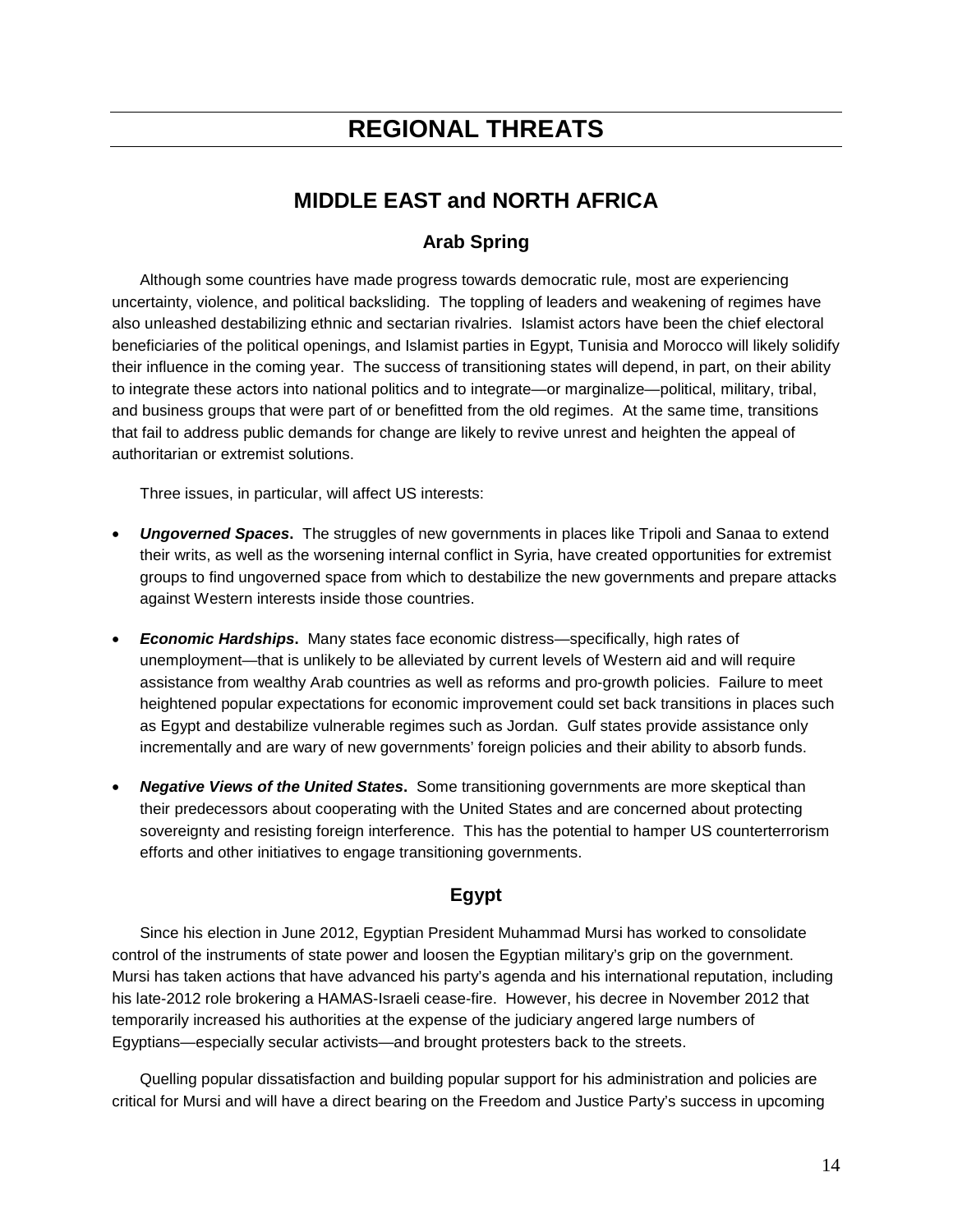parliamentary elections. A key element of Mursi's ability to build support will be improving living standards and the economy; GDP growth fell to 1.5 percent in 2012 from just over 5 percent in 2010, and unemployment was roughly 12.6 percent in mid-2012.

### **Syria**

Almost two years into the unrest in Syria, we assess that the erosion of the Syrian regime's capabilities is accelerating. Although the Asad regime has prevented insurgents from seizing key cities such as Damascus, Aleppo, and Homs—it has been unable to dislodge them from these areas. Insurgent forces also have been gaining strength in rural areas of northern and eastern Syria, particularly Idlib Province along the border with Turkey, where their progress could lead to a more permanent base for insurgent operations. Prolonged instability is also allowing al-Qa'ida's Nusrah Front to establish a presence within Syria. (For details on Syria's weapons and chemical and biological warfare programs, see the Proliferation section.)

• Sanctions and violence have stifled trade, commercial activity, and foreign investment, and reduced the regime's financial resources—as many as 2.5 million people are internally displaced and roughly 700,000 have fled to neighboring countries since March 2011. The Syrian economy contracted by 10 to 15 percent in 2012, which has forced the regime to prioritize security spending and cut back on providing basic services, food and fuel, and health and education services for the public.

#### **Iran**

Iran is growing more autocratic at home and more assertive abroad as it faces elite and popular grievances, a deteriorating economy, and an uncertain regional dynamic. Supreme Leader Khamenei's power and authority are now virtually unchecked, and security institutions, particularly the Islamic Revolutionary Guard Corps (IRGC), have greater influence at the expense of popularly elected and clerical institutions. Khamenei and his allies will have to weigh carefully their desire to control the 14 June Iranian presidential election, while boosting voter turnout to increase the appearance of regime legitimacy and avoid a repeat of the disputed 2009 election. Meanwhile, the regime is adopting more oppressive social policies to increase its control over the population, such as further limiting educational and career choices for women.

Iran's financial outlook has worsened since the 2012 implementation of sanctions on its oil exports and Central Bank. Iran's economy contracted in 2012 for the first time in more than two decades. Iran's access to foreign exchange reserves held overseas has diminished, and preliminary data suggest that it suffered its first trade deficit in 14 years. Meanwhile, the rial reached an all-time low in late January, with the exchange rate falling from about 15,000 rials per dollar at the beginning of 2012 to nearly 40,000 rials per dollar, and inflation and unemployment are growing.

Growing public frustration with the government's socioeconomic policies has not led to widespread political unrest because of Iranians' pervasive fear of the security services and the lack of effective opposition organization and leadership. To buoy the regime's popularity and forestall widespread civil unrest, Iranian leaders are trying to soften the economic hardships on the poorer segments of the population. Khamenei has publicly called on the population to pursue a "resistance economy," reminiscent of the hardships that Iran suffered immediately after the Iranian Revolution and during the Iran-Iraq war. However, the willingness of contemporary Iranians to withstand additional economic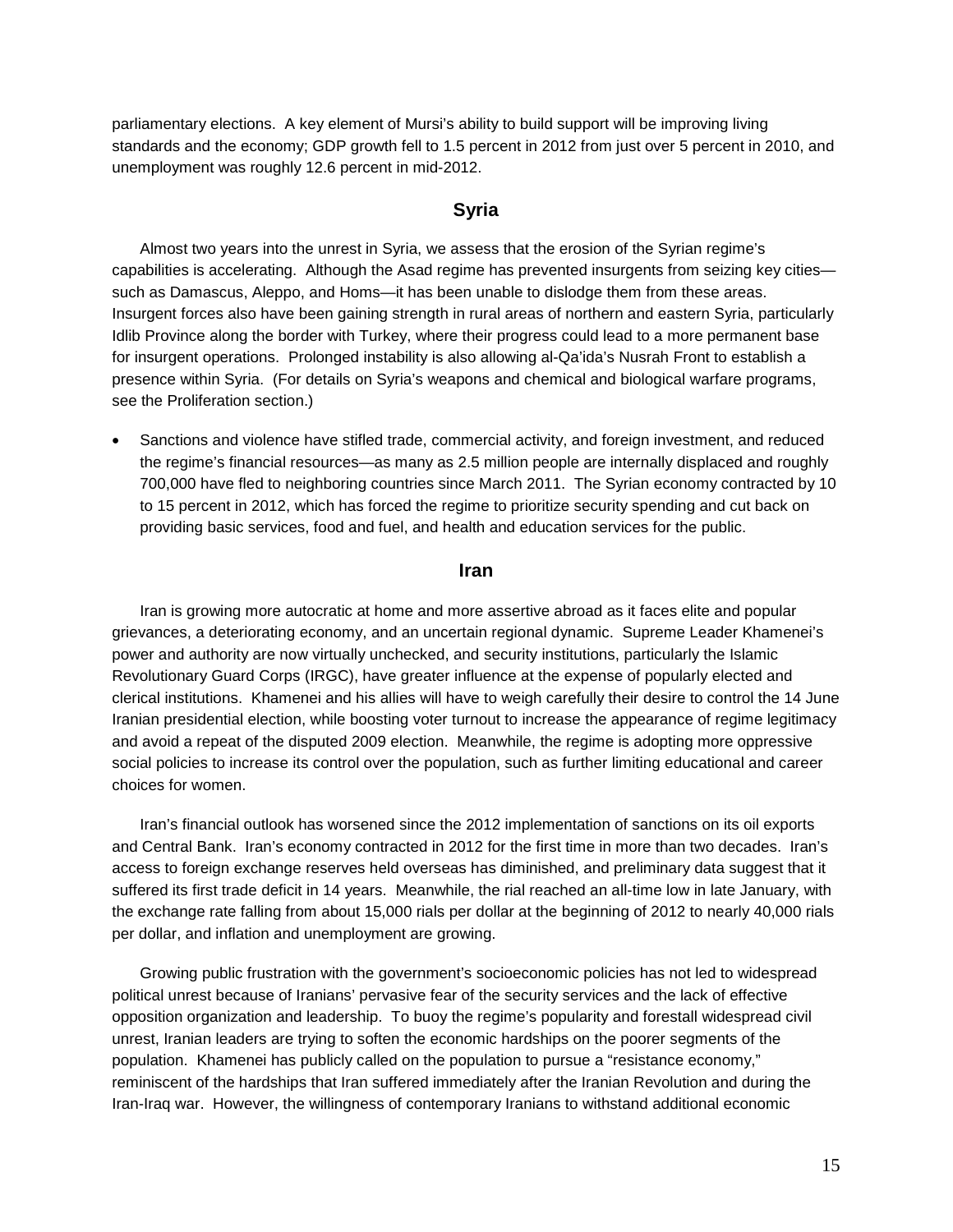austerity is unclear because most Iranians do not remember those times; 60 percent of the population was born after 1980 and 40 percent after 1988.

In its efforts to spread influence abroad and undermine the United States and our allies, Iran is trying to exploit the fighting and unrest in the Arab world. It supports surrogates, including Palestinian militants engaged in the recent conflict with Israel. To take advantage of the US withdrawals from Iraq and Afghanistan, it will continue efforts to strengthen political and economic ties with central and local governments, while providing select militants with lethal assistance. Iran's efforts to secure regional hegemony, however, have achieved limited results, and the fall of the Asad regime in Syria would be a major strategic loss for Tehran. (For details on Iran's weapons programs, see the Proliferation section.)

## **Iraq**

Since the US departure, the Iraqi Government has remained generally stable, with the major parties pursuing change through the political process rather than violence. However, there are rising tensions between Prime Minister Maliki and Kurdistan Regional Government President Masud Barzani and an increase in anti-regime Sunni protests since the end of 2012. Maliki is pressing for greater authority over disputed territories in northern Iraq, and Barzani is pushing forward to export hydrocarbons independent of Baghdad.

AQI conducted more vehicle and suicide bombings in 2012 than in 2011, almost exclusively against Iraqi targets. However, AQI and other insurgent groups almost certainly lack sufficient strength to overwhelm Iraqi Security Forces, which has put pressure on these groups through arrests of key individuals.

Iraq is producing and exporting oil at the highest levels in two decades, bolstering finances for a government that derives 90 to 95 percent of its revenue from oil exports. Iraq increased production capacity from about 2.4 million barrels per day in 2010 to roughly 3.3 million barrels per day in 2012. However, it is still wrestling with the challenges of diversifying its economy and providing essential services.

# **Yemen**

We judge that Yemen's new president, Abd Rabuh Mansur Hadi, has diminished the power of former President Salih and his family and kept the political transition on track, but Salih's lingering influence, AQAP's presence, and the tenuous economy are significant challenges. Yemen's humanitarian situation is dire, with nearly half of the population considered "food insecure." Obtaining foreign aid and keeping its oil pipeline open will be crucial to Sanaa's potential economic improvement. The next key political milestone will be the successful completion of an inclusive National Dialogue that keeps Yemen on course for elections in 2014, although some southern leaders are threatening non-participation. Hadi's government will also have to maintain pressure on AQAP following a military offensive this past summer that displaced the group from its southern strongholds.

### **Lebanon**

Lebanon's stability will remain fragile during the next year primarily because of the tensions triggered by the Syrian conflict. We expect Lebanon will be able to avoid destabilizing sectarian violence, but it is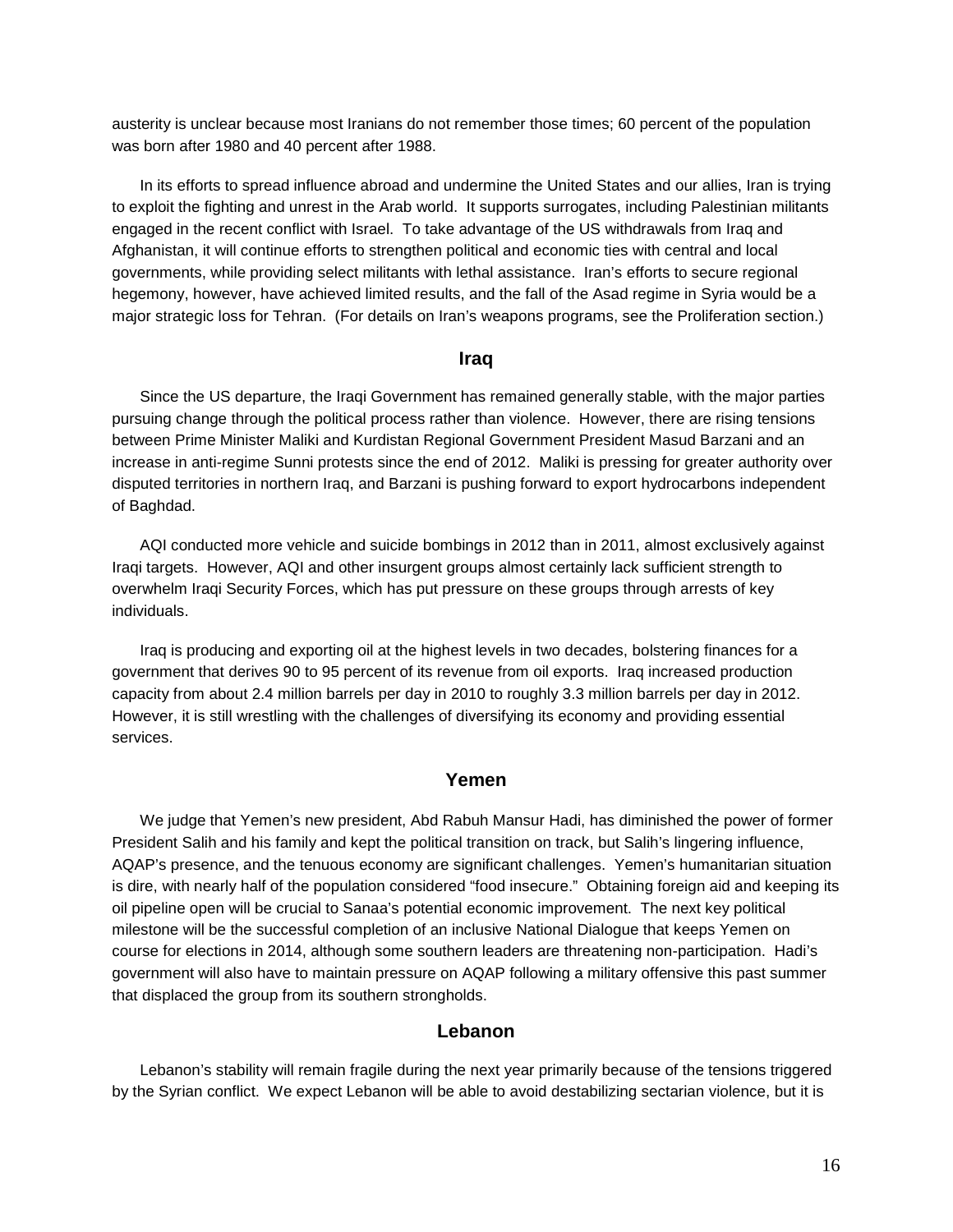likely to experience occasional, localized clashes between pro- and anti-Asad sectarian militias. Thus far, political leaders have succeeded in muting popular outrage over the October 2012 bombing that killed a popular Sunni figure, and the Lebanese Armed Forces remain effective at controlling small-scale violence.

# **Libya**

Libya's leaders are struggling to rebuild after the revolution and the collapse of the Qadhafi regime. The institutional vacuum caused by Qadhafi's removal increased terrorist activity and gave rise to hundreds of well-armed regional militias, many of which played key roles in overthrowing the regime but now complicate Libya's stability. The transitional government is struggling to control the militias, but it remains reliant on some to provide security in the absence of cohesive and capable security institutions. Eastern Libya has been traditional hubs of extremists, and if left unchecked by Libyan authorities and allied militias, groups operating from there could pose a recurring threat to Western interests.

The government is also working to rebuild its administrative capacity as it manages the postrevolutionary transition and is overseeing the drafting of a constitution, which will set the stage for elections as soon as this year. Libya has quickly resumed high levels of oil production, which is critical to rebuilding the economy. As of late 2012, it restored crude oil output to near preconflict levels of 1.6 million barrels per day, but Tripoli will need the expertise and support of international oil companies to sustain, if not boost, overall supply.

# **SOUTH ASIA**

## **Afghanistan**

The upcoming presidential election is scheduled for April 2014, while the International Security Assistance Force (ISAF) is completing its drawdown.

We assess that the Taliban-led insurgency has diminished in some areas of Afghanistan but remains resilient and capable of challenging US and international goals. Taliban senior leaders also continue to be based in Pakistan, which allows them to provide strategic guidance to the insurgency without fear for their safety. Al-Qa'ida's influence on the insurgency is limited, although its propaganda gains from participating in insurgent attacks far outweigh its actual battlefield impact.

Security gains are especially fragile in areas where ISAF surge forces have been concentrated since 2010 and are now transitioning the security lead to Afghan National Security Forces (ANSF). The ANSF will require international assistance through 2014 and beyond. The Afghan National Army and Afghan National Police have proven capable of providing security in major cities, nearby rural areas, and key ground lines of communication in the vicinity of government-controlled areas. The Afghan Air Force has made very little progress. The National Directorate of Security remains Afghanistan's premier national intelligence service and likely will play a larger role in regime security over time.

In addition, Afghanistan's economy, which has been expanding at a steady rate, is likely to slow after 2014. Kabul has little hope of offsetting the coming drop in Western aid and military spending, which have fueled growth in the construction and services sectors. Its licit agricultural sector and small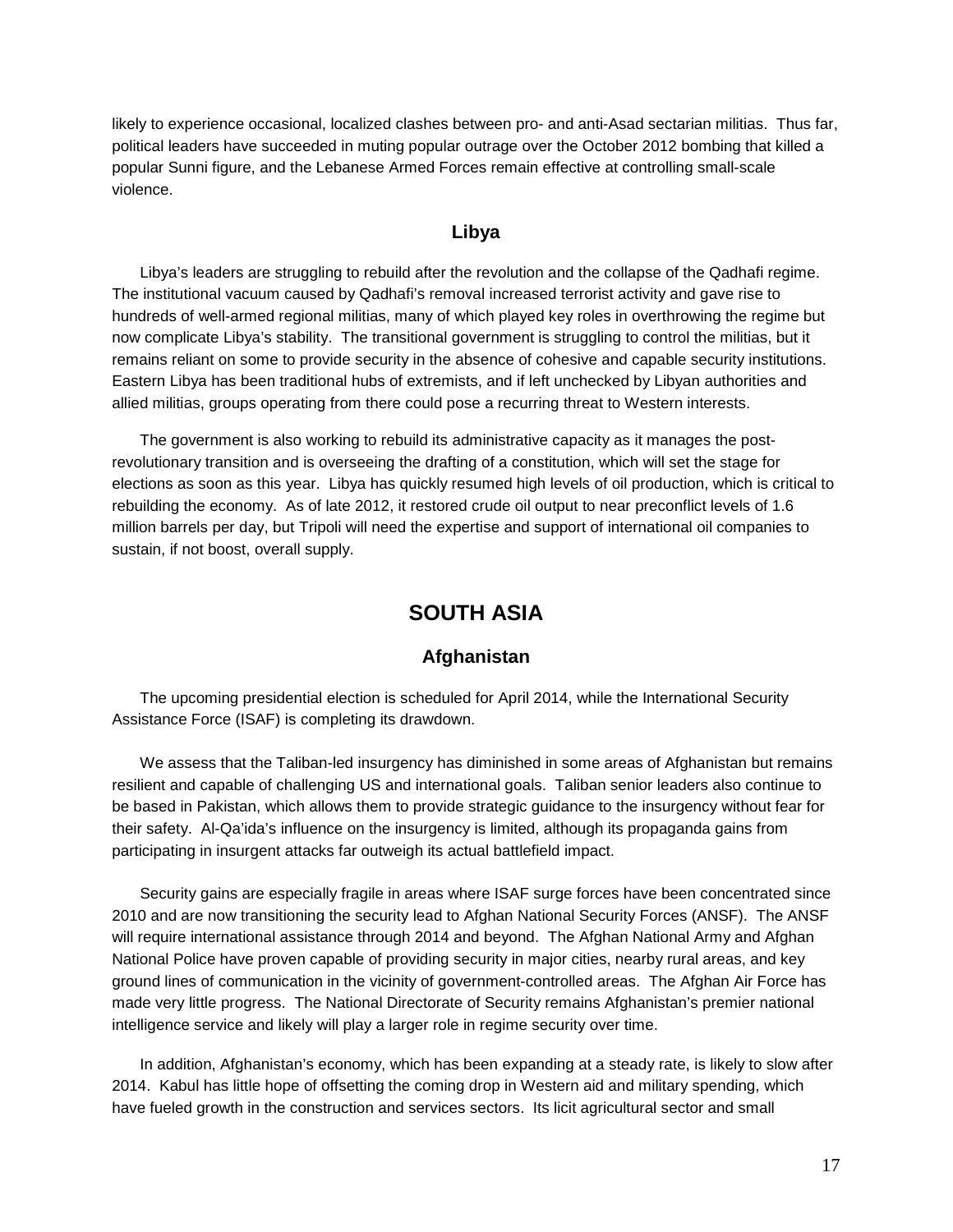businesses have also benefited from development projects and assistance from nongovernmental organizations, but the country faces high rates of poverty, unemployment, food insecurity, and poppy cultivation.

# **Pakistan**

Pakistan is preparing for national and provincial assembly elections, which must be held no later than May 2013, and a presidential election later in the year. Pakistani officials note that these elections are a milestone—the first time a civilian government has completed a five-year term and conducted a transfer to a new government through the electoral process.

Islamabad is intently focused on Afghanistan in anticipation of the ISAF drawdown. The Pakistani Government has attempted to improve relations with Kabul and ensure that its views are taken into consideration during the transition period. The military this year continued operations in the Federally Administered Tribal Areas (FATA) and, as of late 2012, had forces in place for an operation against anti-Pakistan militants in the North Waziristan Agency of the FATA. There were fewer domestic attacks by the Tehrik-eTaliban Pakistan this year than in the previous several years.

Economically, trouble looms. Pakistan, with its small tax base, poor system of tax collection, and reliance on foreign aid, faces no real prospects for sustainable economic growth. The government has been unwilling to address economic problems that continue to constrain economic growth. The government has made no real effort to persuade its disparate coalition members to accept much-needed policy and tax reforms, because members are focused on retaining their seats in upcoming elections. Sustained remittances from overseas Pakistanis (roughly \$13 billion from July 2011 to June 2012, according to Pakistan's central bank) have helped to slow the loss of reserves. However, Pakistan has to repay the IMF \$1.7 billion for the rest of this fiscal year for money borrowed as part of its 2008 bailout agreement; growth was around 3.5 percent in 2012; and foreign direct investment and domestic investment have both declined substantially.

#### **India**

Both India and Pakistan have made calculated decisions to improve ties, despite deep-rooted mistrust. They held a series of meetings in the past year and will probably continue to achieve incremental progress on economic relations, such as trade, while deferring serious discussion on the more contentious issues of territorial disputes and terrorism. Even modest progress, however, could easily be undone by a terrorist attack against India linked to Pakistan, which could trigger a new crisis and prompt New Delhi to freeze bilateral dialogue.

India will continue to support the current Afghan Government to ensure a stable and friendly Afghanistan. India furthered its engagement with Afghanistan in 2012 and signed an additional four memoranda of understanding on mining, youth affairs, small development projects, and fertilizers during President Karzai's visit to New Delhi in November 2012. We judge that India sees its goals in Afghanistan as consistent with US objectives, and favors sustained ISAF and US presence in the country. India will almost certainly cooperate with the United States and Afghanistan in bilateral and multilateral frameworks to identify assistance activities that will help bolster civil society, develop capacity, and strengthen political structures in Afghanistan. Moreover, India consistently ranks in the top three nations that Afghans see as helping their country rebuild. As of April 2012, India ranked as Afghanistan's fifth largest bilateral donor.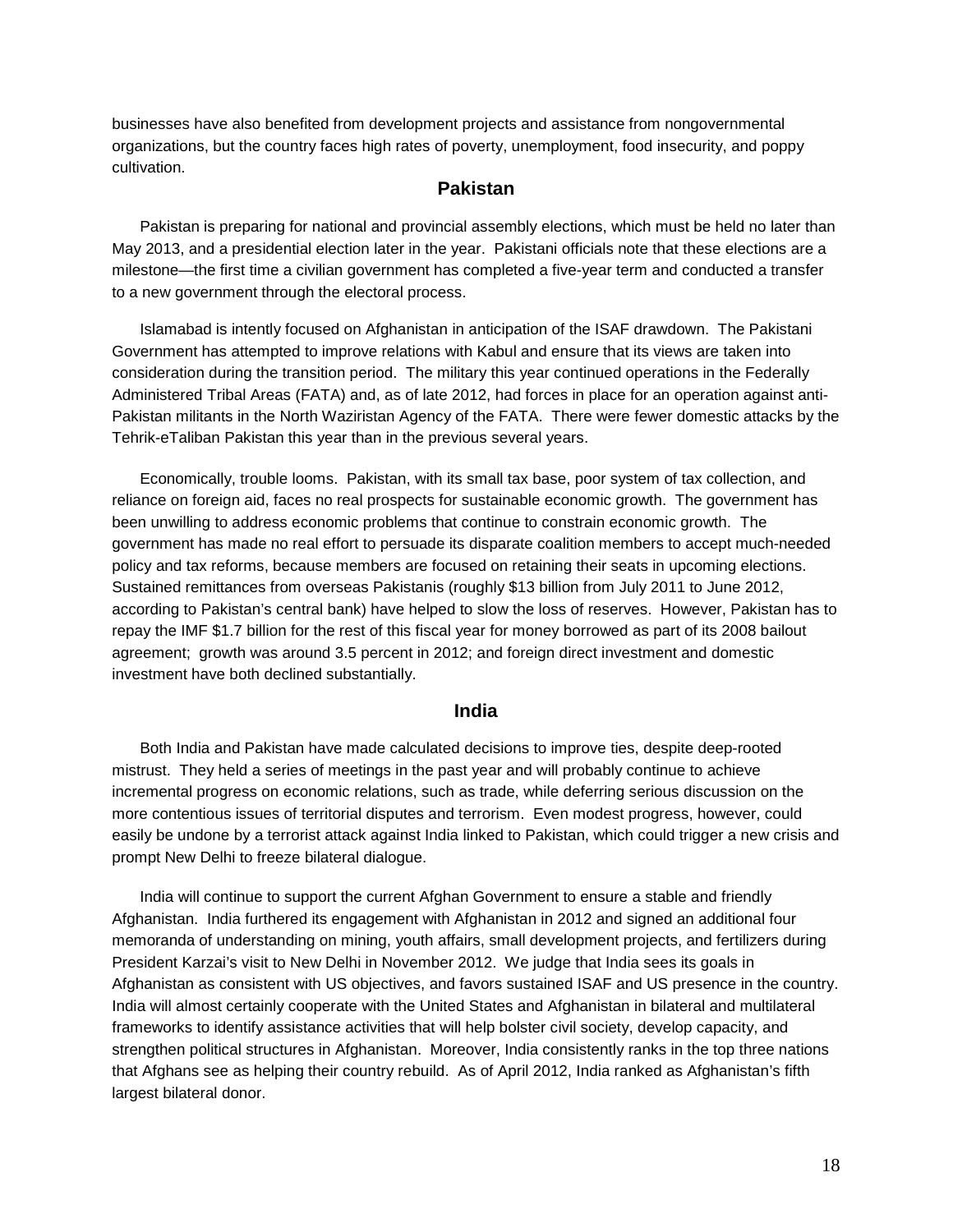Neither India nor China currently seeks to overturn the strategic balance on the border or commit provocations that would destabilize the relationship. However, India and China are each increasing their military abilities to respond to a border crisis. Both consider these moves to be defensive, but they are probably fueling mutual suspicion and raising the stakes in a potential crisis. As a result, periodic, lowlevel intrusions between forces along the border could escalate if either side saw political benefit in more forcefully and publicly asserting its territorial claims or responding more decisively to perceived aggression. However, existing mechanisms, as well as a shared desire for stability by political and military leaders from both sides, will likely act as an effective break against escalation.

# **AFRICA**

Throughout Africa, violence, corruption, and extremism pose challenges to US interests in 2013. As in 2012, Africa's stability will be threatened not only by unresolved discord between Sudan and South Sudan, fighting in Somalia, and extremist attacks in Nigeria, but also by the collapse of governance in northern Mali and renewed conflict in the Great Lakes region. Elsewhere, African countries are vulnerable to political crises, democratic backsliding, and natural disasters. On the positive side, in parts of the continent, development is advancing—for example, in Ghana—and, in Somalia, international efforts and domestic support are widening areas of tenuous stability.

## **Sudan and South Sudan**

**Sudan**'s President Bashir and the National Congress Party (NCP) are confronting a range of challenges, including public dissatisfaction over economic decline and insurgencies on Sudan's southern and western borders. Sudanese economic conditions have deteriorated since South Sudan's independence, when South Sudan took control of the majority of oil reserves. The country now faces a decline in economic growth that jeopardizes political stability and fuels opposition to Bashir and the NCP. Khartoum is likely to resort to heavy-handed tactics to prevent protests from escalating and will pursue a military response to provocations by Sudan People's Liberation Movement-North (SPLM-N) rebels in Southern Kordofan and Blue Nile States. An uptick in violence in Sudan's western Darfur region toward the end of the rainy season in October 2012 will probably continue through 2013. Islamist extremists remain active in Sudan potentially threatening the security of the Sudanese Government as well as US and other Western interests.

**South Sudan** in 2013 will face issues that threaten to destabilize its fragile, untested, poorly resourced government. Festering ethnic disputes are likely to undermine national cohesion, and the southern government will struggle to provide security, manage rampant corruption, and deliver basic services. Despite a series of agreements in the wake of Juba's incursion into Sudan in April 2012, controversial unresolved disputes, such as the future of Abyei, risk a return to conflict between the two countries. Animosity and lack of trust between Khartoum and Juba also threaten to undermine the implementation of agreements signed in September 2012. South Sudan's economy suffered significant setbacks after Juba shut down oil production in early 2012, and it will struggle to rebound because unresolved security conflicts with Sudan have delayed the restart of oil production, despite a signed deal with Khartoum in September 2012. Ethnic conflict in South Sudan is likely to continue as the South Sudanese military struggles to disarm ethnic militias and provide security across the country. We assess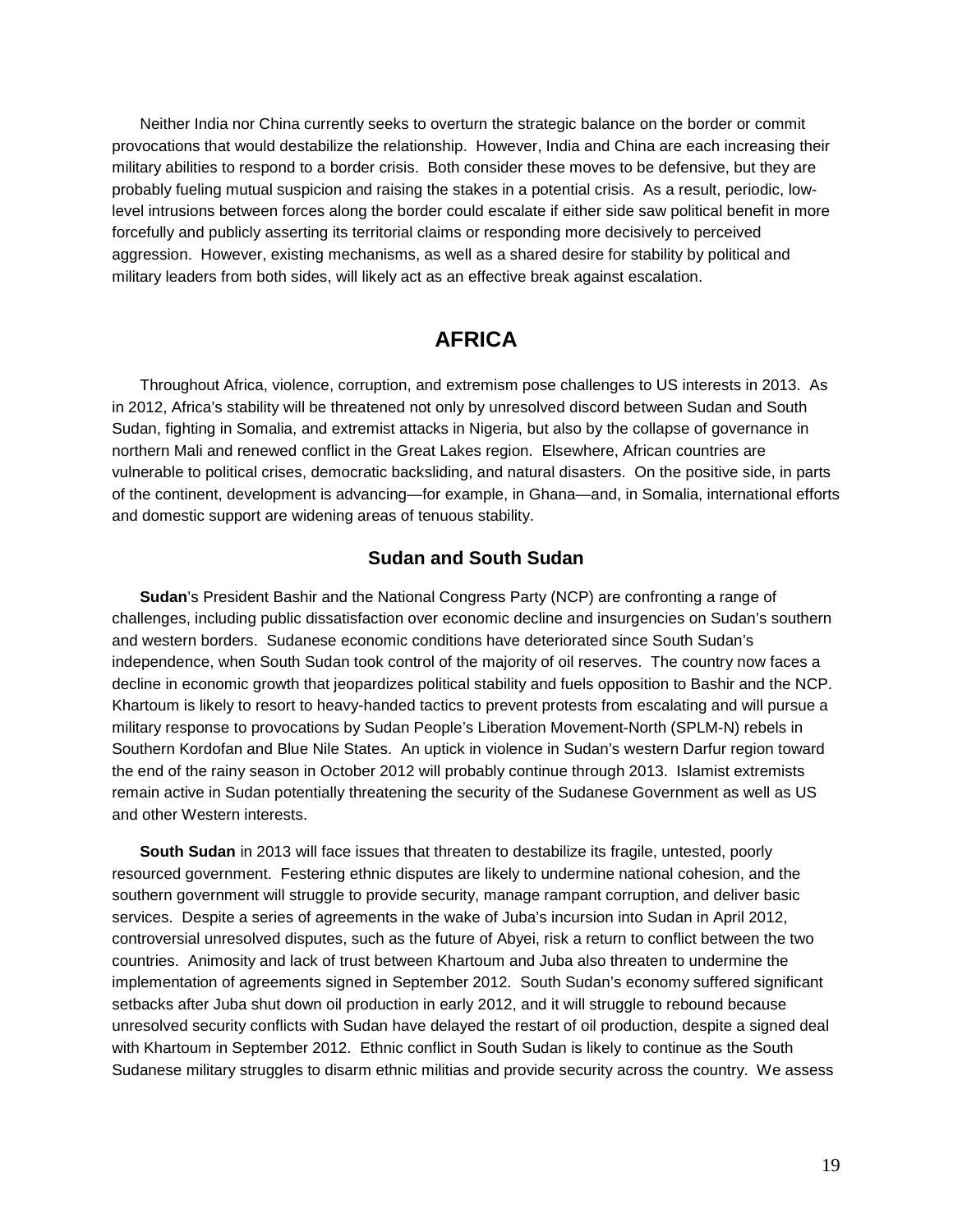the ruling Sudan People's Liberation Movement (SPLM) will continue to turn to the international community, specifically the United States, for assistance.

## **Somalia**

Somalia's political transition in 2012 installed new political players and degraded the influence of old guard politicians responsible for corruption and mismanagement of government resources under the transitional government system. The country's nascent institutions, ill-equipped to provide social services, along with pervasive technical, political, and administrative challenges at the national level, will test Mogadishu's ability to govern effectively in 2013. Command and control of AMISOM forces and their proxies, along with facilitating cooperation between Mogadishu and AMISOM forces operating in southern Somalia, will also be distinct challenges for the government.

Al-Shabaab, the al-Qa'ida-affiliated insurgency that has terrorized populations and destabilized the transitional government since 2008, is largely in retreat, ameliorating instability and opening space for legitimate governing entities to exert control in southern Somalia. Despite its fractious state, al-Shabaab continues to plan attacks in Somalia and has returned to launching asymmetric attacks in a meager attempt to reassert control in key areas, including Mogadishu and the port city of Kismaayo. The group also poses a threat to US and Western interests in Somalia and regionally, particularly in Kenya, and leverages its operatives and networks in these locales for attacks.

#### **Mali**

In January 2012, after the return of heavily armed Tuareg fighters from Libya, the secular-based National Movement for the Liberation of the Azawad (MNLA) and the extremist Islamist Tuareg rebel group Ansar al-Din launched a rebellion against the Malian Government. Following a 21 March military coup, Ansar al-Din—with help from AQIM—and the MNLA quickly drove the Malian military out of the north. After taking control of northern Mali, AQIM worked closely with Ansar al-Din and AQIM-offshoot Movement for Tawhid and Jihad in West Africa (TWJWA) to consolidate gains in the region and impose a hard-line version of sharia.

Armed conflict between Malian Armed Forces and Islamist forces renewed in early 2013 when Islamist forces attacked Malian military outposts near Islamist-held territory. French forces quickly intervened with ground forces and airstrikes, halting AQIM and its allies' advances and eventually pushing them out of key northern Malian population centers. Regional forces and Chadian troops have begun to deploy to Mali, where European Union trainers will begin the training cycle of designated forces. Several countries have now offered significant contributions to the deploying force but lack adequate troops, training, and logistics to provide a capable force.

Mali's fragile interim government faces an uphill effort to reunite the country and hold democratic elections by mid-2013—especially elections the north perceives as credible. In addition to planning elections, local and regional actors are pursuing diplomatic options, including negotiations, to address instability in northern Mali and counter AQIM's influence.

## **Nigeria**

The Nigerian state is acutely challenged by uneven governance, endemic corruption, inadequate infrastructure, weak health and education systems, and recurring outbreaks of sectarian, ethnic, and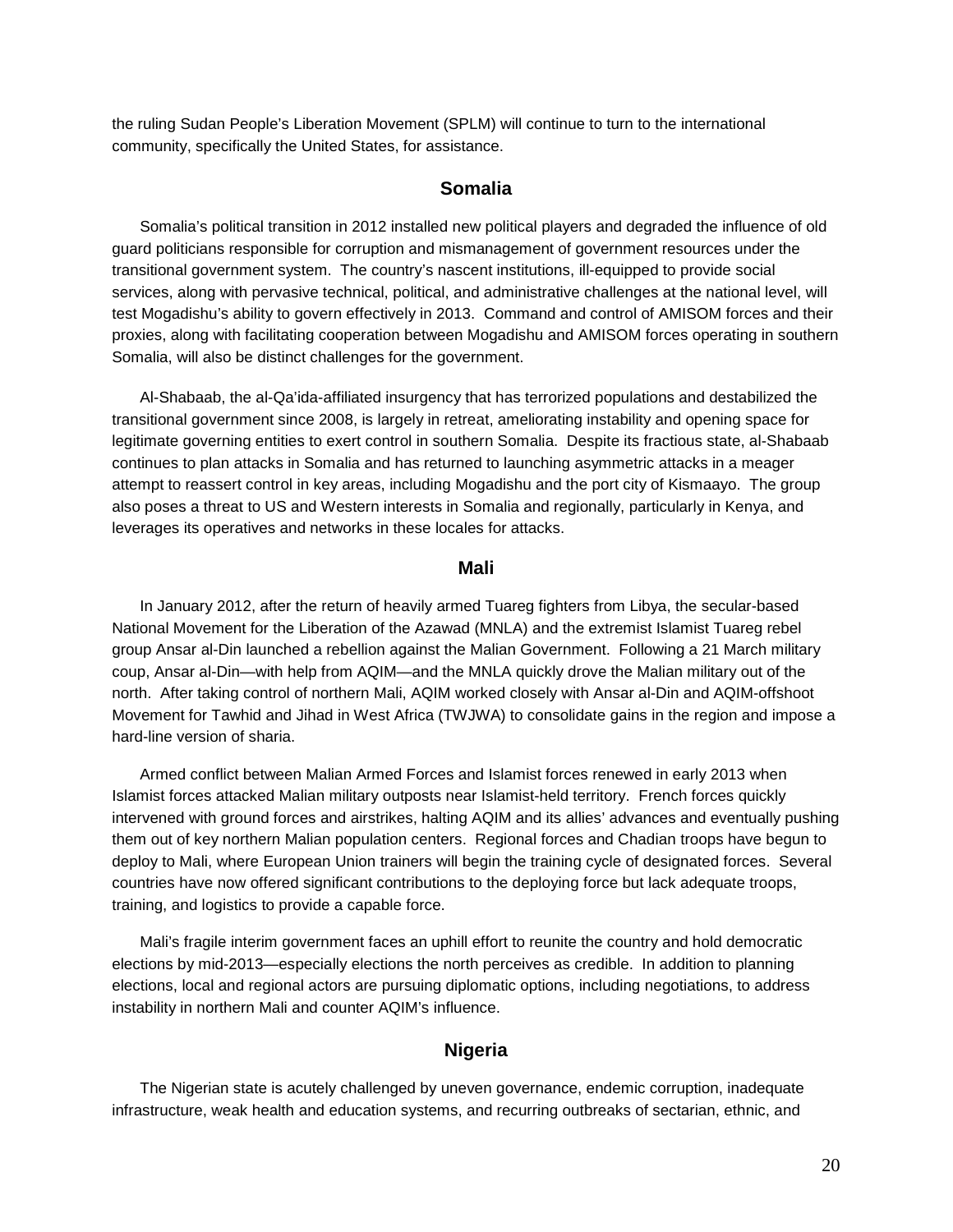communal violence. Abuja also faces Boko Haram—a northern Sunni extremist group with ties to AQIM—whose attacks on Christians and fellow Muslims in Nigeria have heightened religious and ethnic tensions and raised concerns of possible attacks against US interests in the country. Communal violence is down from last year, but Boko Haram has made moves to incite it, and the Nigerian Government is scarcely addressing the underlying causes, such as socioeconomic conditions in troubled northern Nigeria, despite pledges to do so. In the Niger Delta, Abuja is struggling to extricate itself from openended financial commitments and has not made progress rehabilitating, retraining, and reintegrating disgruntled former militants. Militant/criminal attacks on land-based oil infrastructure in Nigeria's coastal areas, along with hijackings, kidnappings, and piracy attacks off the coast, continue at a steady pace.

### **Central Africa**

The **Great Lakes** region of Central Africa has a total population of 128 million and includes parts or all of Burundi, Congo (Kinshasa), and Uganda. Despite gains in peace and security in the past decade, the region endures the chronic pressures of weak governance, ethnic cleavages, and active rebel groups. US Government-sponsored modeling suggests that Burundi, Congo (Kinshasa), and Uganda are all at risk of violent instability during the next year. Rwandan-backed M23 rebels in Eastern Congo in 2012 engaged the Armed Forces of Congo and UN peacekeepers in the worst fighting since 2008, displacing more than a quarter-million civilians. Other armed groups will likely increase predatory activity, encouraged by Congolese President Kabila's flawed election in 2011 and his deteriorating control. Several of these nations have become US Government security partners in recent years. Ugandan and Burundian troops compose the vanguard of AMISOM, and Rwanda is a vital part of the peacekeeping mission in Darfur.

Since 2008, Uganda has deployed troops across Congo, South Sudan, and Central African Republic to pursue Joseph Kony and the Lord's Resistance Army (LRA), with US assistance, including approximately 100 US military advisors. While LRA foot soldiers terrorize civilians in the region, Joseph Kony and his top lieutenants evade detection and tracking by keeping low profiles and moving in scattered bands across a remote region.

# **EAST ASIA**

## **China**

#### **Regional Dynamics**

During 2012, Beijing adopted strong, uncompromising positions in maritime territorial disputes with several of its neighbors. In each case, China sought to expand its control over the relevant territories and obstructed regional efforts to manage the disputes. Beijing's regional activities appear to be, in part, a response to the US strategic rebalance toward Asia-Pacific, which Chinese leaders believe is aimed at undermining China's position in the region. Globally, Beijing has both assisted and hindered US policy objectives on such issues as Iran, Syria, Afghanistan, and North Korea, and it continues to expand its economic influence and to try to parlay it into greater political influence.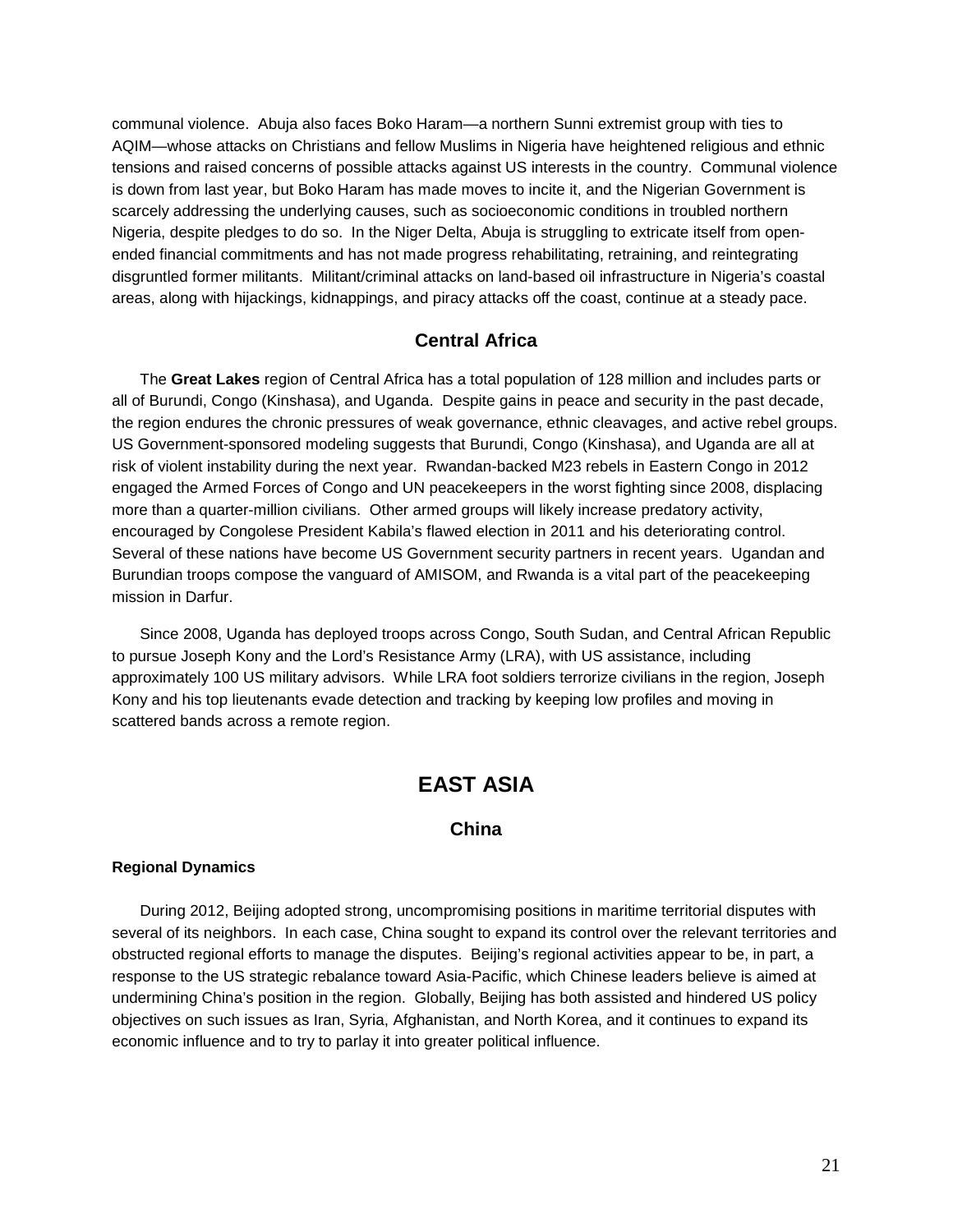The leadership transition in Beijing continues to unfold as Chinese leaders grapple with a confluence of domestic problems—including lagging economic indicators, corruption, and pressure for political reform—that are fueling leadership fears about the potential for serious domestic unrest.

The leadership team that is confronting these internal challenges is also likely to maintain uncompromising positions on foreign policy issues, especially those involving maritime and territorial disputes in the South and East China Seas. Meanwhile, China-Taiwan relations remained relatively calm in 2012, due in part to the continuity provided by Taiwan President Ma Ying-jeou's reelection last January. However, progress in cross-strait dialogue almost certainly will continue to be gradual, and the cross-strait military and economic balance will keep shifting in China's favor.

#### **Military Developments**

China is pursuing a long-term comprehensive military modernization designed to enable China's armed forces to achieve success on a 21<sup>st</sup> century battlefield. China's military investments favor capabilities designed to strengthen its nuclear deterrent and strategic strike, counter foreign military intervention in a regional crisis, and provide limited, albeit growing, capacity for power projection. During 2012, China's People's Liberation Army (PLA) introduced advanced weapons into its inventory and reached milestones in the development of key systems, thereby sustaining the modernization program that has been under way since the late 1990s. For example, in August, the PLA Navy commissioned the *Liaoning*, China's first aircraft carrier, which Beijing probably sees as a significant step in developing a military commensurate with great-power status. Additionally, China has continued to develop advanced ballistic missiles.

Developments in Chinese military capabilities support an expansion of PLA operations to secure Chinese interests beyond territorial issues. To expand operations—specifically in the Indian Ocean— China is pursuing more effective logistical support arrangements with countries in the region. Beijing is also maintaining a multi-ship antipiracy task force in the Gulf of Aden for the fourth straight year to protect commercial shipping. The task force operates independently of international efforts, but is making a tangible contribution to protecting shipping through this heavily pirated area.

China is also supplementing its more advanced military capabilities by bolstering maritime law enforcement (MLE) activities in support of its territorial claims in the South and East China Seas. In the territorial disputes with the Philippines and Japan last year, the Chinese Navy stayed over the horizon as MLE vessels provided Beijing's on-scene presence and response.

# **North Korea**

 Kim Jong Un has quickly consolidated power since taking over as leader of North Korea when his father, Kim Jong Il, died in December 2011. Kim has publicly focused on improving the country's troubled economy and the livelihood of the North Korean people, but we have yet to see any signs of serious economic reform.

 North Korea maintains a large, conventional military force held in check by the more powerful South Korean-US military alliance. Nevertheless, the North Korean military is well postured to conduct limited attacks with little or no warning, such as the 2010 sinking of a South Korean warship and the artillery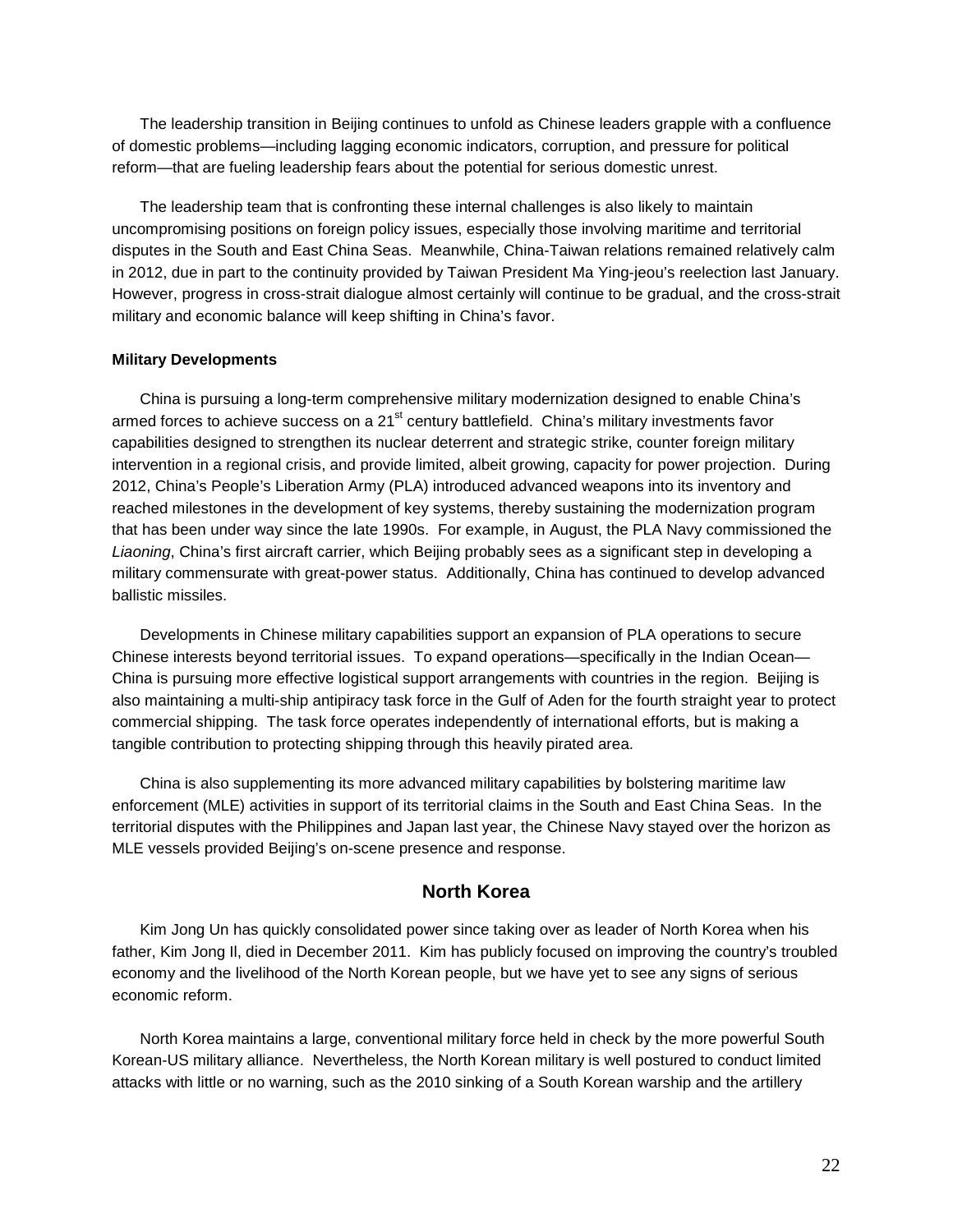bombardment of a South Korean island along the Northern Limit Line. (For information on North Korea's nuclear weapons program and intentions, see the Proliferation section.)

# **RUSSIA and EURASIA**

# **Russia**

#### **Domestic Political Developments**

During the next year, Russia's political system of managed democracy will come under greater strain as the Kremlin grapples with growing social discontent and a society that is increasingly in flux. Important sectors of the Russian public are frustrated with the country's sluggish economy and are no longer content with a political system that lacks any real pluralism and suffers from poor and arbitrary governance and endemic corruption. All of these factors present Russian President Vladimir Putin with far greater challenges than any he faced during his two previous terms in office.

Putin's return to the presidency in 2012 was intended to restore strength and vigor to a system that he believed had weakened under President Dmitriy Medvedev. Instead, antipathy over the Putin-Medvedev job swap touched off some of the largest political protests Russia has seen since the breakup of the Soviet Union. Despite these unprecedented protests, the Russian leadership has demonstrated firm resolve to preserve the system, while a disparate opposition movement struggles to become more cohesive, broaden its base, and build momentum. After initially tolerating demonstrations and offering a few political reforms in the hope of dividing the opposition, the Kremlin took a more aggressive approach, adopting measures to restrict opposition activities, such as targeting opposition figures for harassment and using legislative and judicial means to confront, intimidate, and arrest opponents. These actions have helped to thwart the opposition's ability to build momentum and preserve the Kremlin's control of the political system, but they have not addressed the sources of bitterness and dissatisfaction.

#### **Foreign Policy**

Russian foreign policy is unlikely to deviate significantly from its current course in the next year, but domestic political factors almost certainly will exert greater influence on foreign policy. Putin is sensitive to any US criticisms of Russian domestic political practices, which he perceives as meddling in Russia's internal affairs. Nevertheless, he sees benefits in cooperating with the United States on certain issues.

Missile defense will remain a sensitive issue for Russia. Russian leaders are wary that in the long run US pursuit of a "missile shield" will result in systems that enable the United States to undercut Russia's nuclear deterrent and retaliatory capabilities. Russian leaders also see aspects of US plans for missile defense in Europe as serious threats to their core national security interests. The Kremlin will continue to look to the United States and our NATO partners for guarantees that any system will not be directed at Russia. On Syria, Russia is likely to remain a difficult interlocutor. The Kremlin will remain focused on preventing outside military intervention aimed at ousting the Asad regime. Moscow is troubled by the Libyan precedent and believes the West is pursuing a reckless policy of regime change that will destabilize the region and could be used against Russia. The Russians point to the rise of the Muslim Brotherhood in Egypt and the terrorist attacks against US diplomats in Libya last September as evidence supporting their arguments.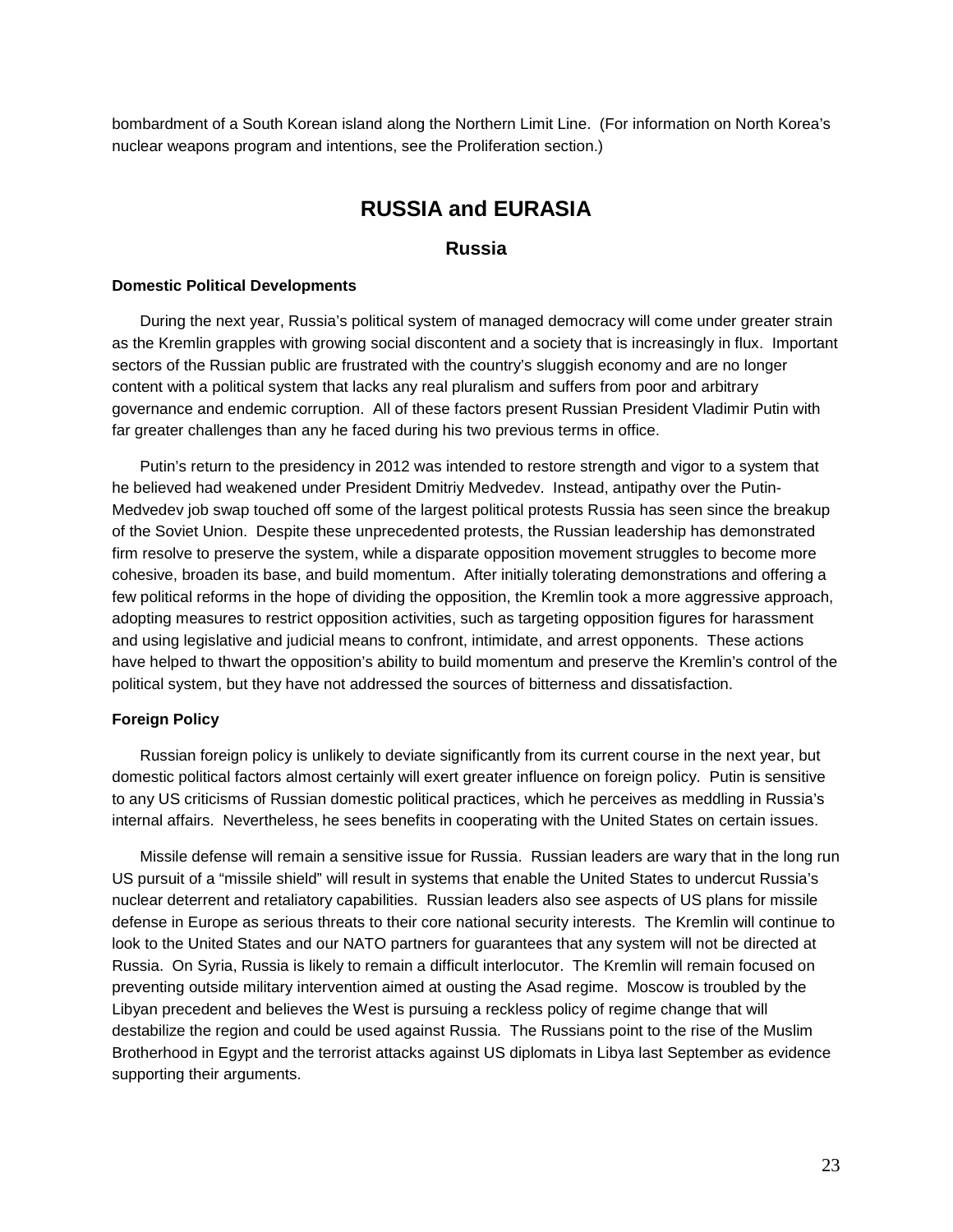Moscow is not likely to change its diplomatic approach to Iran's nuclear program. Russia argues that confidence-building measures and an incremental system of rewards are the best ways to persuade Iran to cooperate with the International Atomic Energy Agency. Despite disagreements over missile defense and the problems of Iran's nuclear program and Syria, Moscow supports US-led NATO military operations in Afghanistan. It sees its support of the Northern Distribution Network (NDN) as a pillar of US-Russia relations that also helps stabilize Afghanistan. Nevertheless, Russia is suspicious of US intentions in Afghanistan and wary of any US efforts to maintain a residual military presence after 2014 without a UN mandate, which could put Moscow's cooperation beyond this period in doubt.

Although the bilateral relationship with the United States will remain important for Russia, Moscow is most likely to focus its foreign policy efforts on strengthening its influence over the states of the former USSR by binding them closer through integration initiatives, such as the Russia-Belarus-Kazakhstan Customs Union or Putin's proposed Eurasian Union.

#### **The Military**

Russian military forces, both nuclear and conventional, support deterrence and enhance Moscow's geopolitical clout. Since late 2008 the Kremlin has embraced a wide-ranging military reform and modernization program to field a smaller, more mobile, better-trained, and high-tech force during the next decade. This plan represents a radical break with historical Soviet approaches to manpower, force structure, and training. The initial phases, mainly focused on force reorganization and cuts in the mobilization base and officer corps, have been largely implemented and are being institutionalized. The ground forces alone have reduced about 60 percent of armor and infantry battalions since 2008, while the Ministry of Defense cut about 135,000 officer positions, many at field grade.

Moscow is now setting its sights on long-term challenges of rearmament and professionalization. In 2010, a 10-year procurement plan was approved to replace Soviet-era hardware and bolster deterrence with a balanced set of modern conventional, asymmetric, and nuclear capabilities. However, funding, bureaucratic, and cultural hurdles—coupled with the challenge of reinvigorating a military industrial base that deteriorated for more than a decade after the Soviet collapse—complicate Russian efforts.

The reform and modernization programs will yield improvements that will allow the Russian military to more rapidly defeat its smaller neighbors and remain the dominant military force in the post-Soviet space, but they will not—and are not intended to—enable Moscow to conduct sustained offensive operations against NATO collectively. In addition, the steep decline in conventional capabilities since the collapse of the Soviet Union has compelled Moscow to invest significant capital to modernize its conventional forces. At least until Russia's high precision conventional arms achieve practical operational utility, Moscow will embrace nuclear deterrence as the focal point of its defense planning. It still views its nuclear forces as critical for ensuring Russian sovereignty and relevance on the world stage and for offsetting its military weaknesses vis-à-vis potential opponents with stronger militaries.

## **The Caucasus and Central Asia**

Recent developments in **Georgia,** following the victory of Prime Minister Bidzina Ivanishvili's Georgian Dream party in the October 2012 parliamentary elections, offer new hope for easing bilateral Russian-Georgian tensions. Prime Minister Ivanishvili has expressed interest in normalizing relations with Russia and has sought to improve the tone of the dialogue with Moscow. However, after nearly a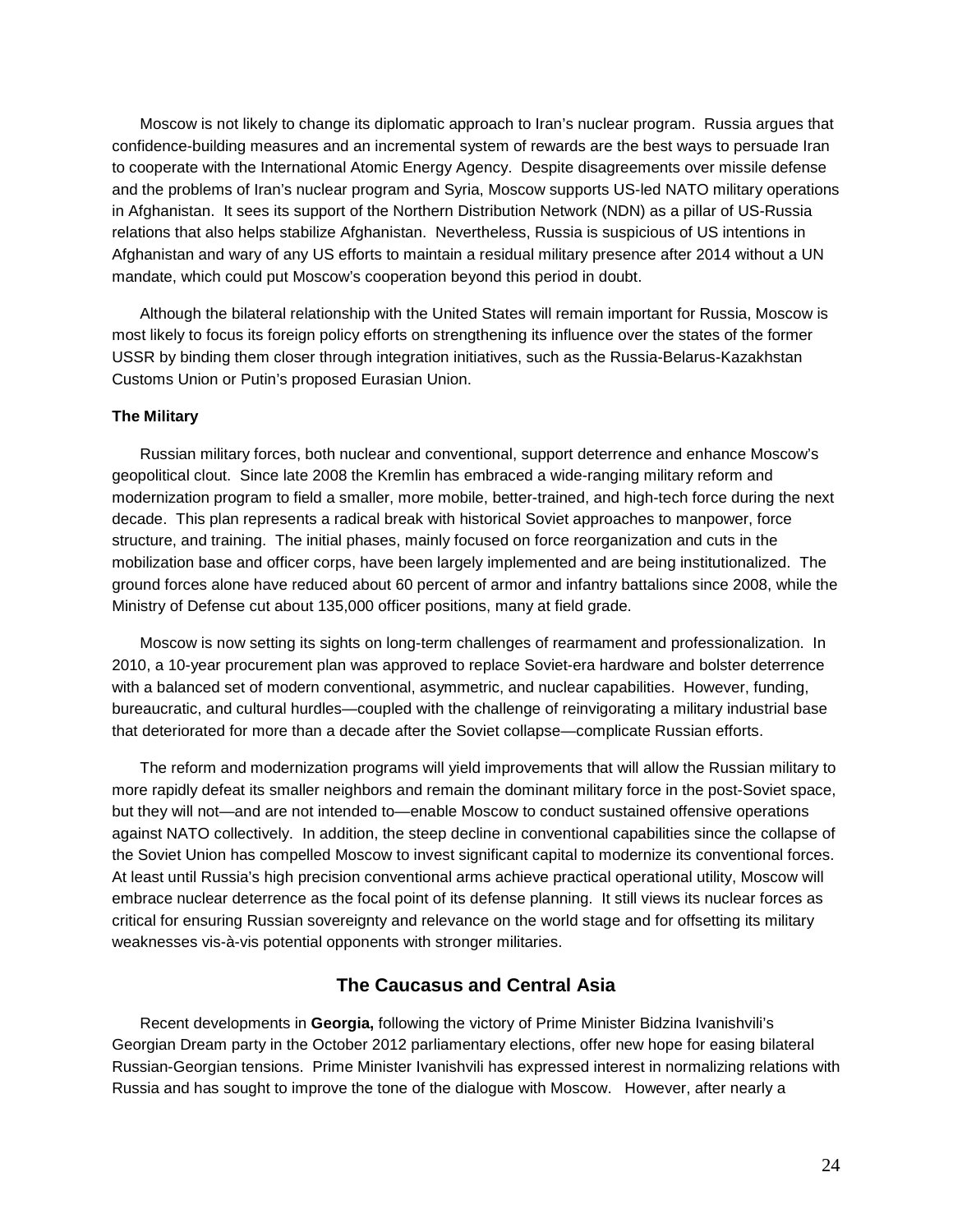decade of President Mikheil Saakashvili's United National Movement party rule, Georgia faces a challenging political transition and an increased risk of domestic political instability.

The standoff between **Armenia** and **Azerbaijan** over the Armenian-occupied Nagorno-Karabakh region remains a potential flashpoint. Heightened rhetoric, distrust on both sides, and recurring violence along the Line of Contact increase the risk of miscalculations that could escalate the situation with little warning.

The threat of instability remains in the states of **Central Asia**. Central Asian leaders have prioritized regime stability over political and economic reforms that could improve long-term governance and legitimacy. Most fear any signs of Arab Spring-type uprisings and repress even small signs of discontent. The Central Asian states have not built constructive relationships with each other; personal rivalries and longstanding disputes over borders, water, and energy create bilateral frictions between neighbors and potential flashpoints for conflict. Ethnic conflicts are also possible and could emerge with little warning. Clashes between ethnic Uzbeks and Kyrgyz in southern Kyrgyzstan following the 2010 overthrow of the government resulted in the deaths of more than 400 people, and in the absence of government efforts to lead reconciliation, tensions between these ethnic groups remain high.

### **Ukraine, Belarus, and Moldova**

In **Belarus**, Lukashenko has weathered an economic crisis that presented him with the greatest challenge to his rule since he took power in 1994. Corrective measures and financial assistance from Russia have eased some of the more harmful consequences of the crisis, and opposition movements, such as the Revolution through Social Networks, have petered out. Nevertheless, Belarus's economic situation remains precarious, and Lukashenko's refusal to institute structural economic reforms raises the likelihood that Belarus will fall into another economic crisis in 2013.

Under President Yanukovych, **Ukraine** is drifting towards authoritarianism. The October 2012 parliamentary elections were marred by irregularities and fell far short of Western standards for free and fair elections, representing a step backwards from prior Ukrainian elections. Yanukovych also shows few signs that he intends to release imprisoned opposition leader former Prime Minister Yuliya Tymoshenko any time soon, a key condition to improving Ukraine's relations with the West. The government appears to be "doubling down," preparing additional criminal charges against Tymoshenko that could keep her behind bars for life. In addition, the lack of structural economic reforms coupled with a precarious financial situation raises the risk of economic crisis in 2013.

The status quo in **Moldova** is likely to prevail during the next year. Electing new leaders in Moldova and in the separatist region of Transnistria has improved the tone of relations between Chisinau and Tiraspol. A renewed focus on confidence-building measures, such as easing restrictions on the movement of people and goods, generated cautious optimism in early 2012 about progress toward eventual settlement of the Transnistria conflict. However, the negotiating positions of both sides later hardened, and a settlement to the conflict is highly unlikely in the next year.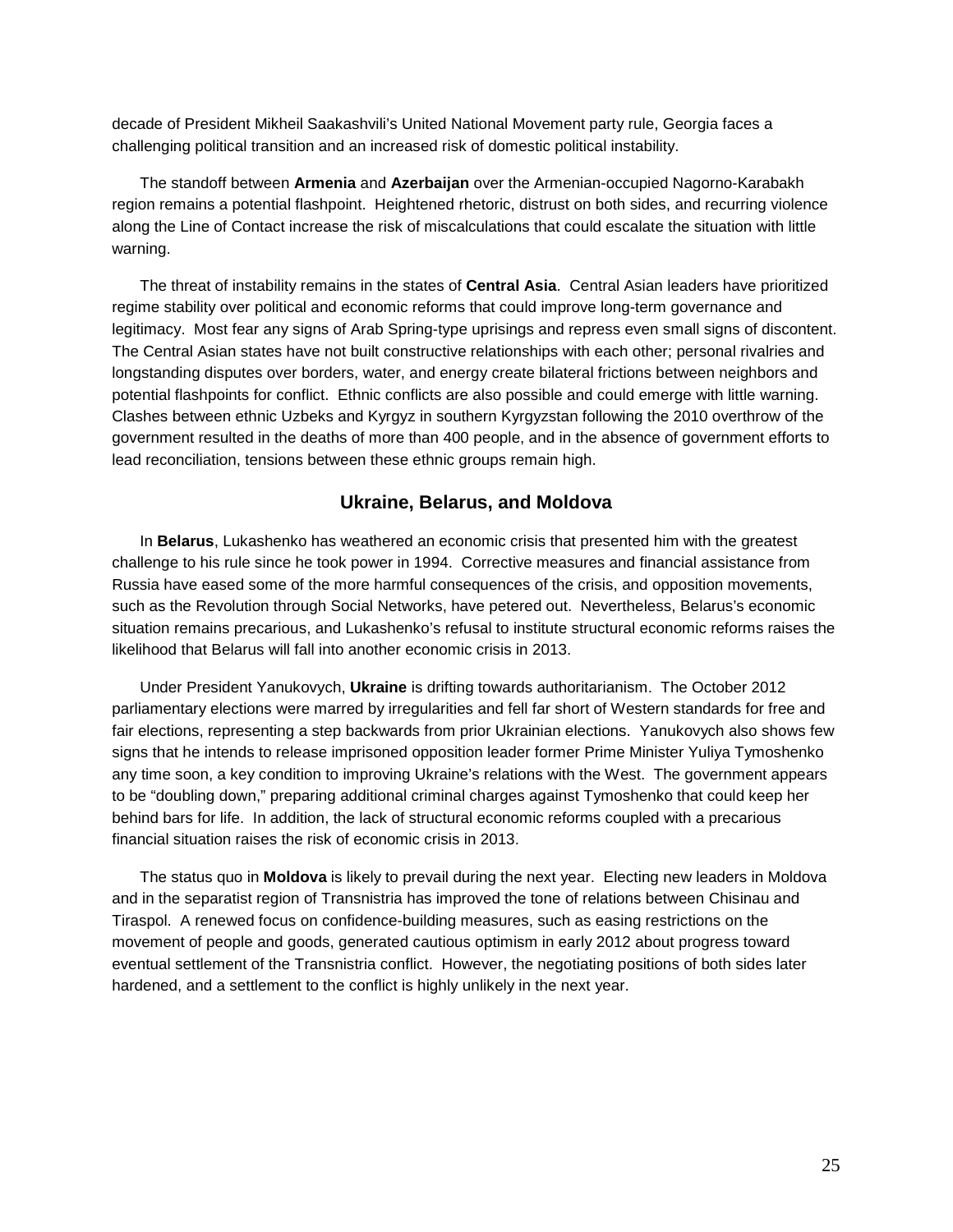# **LATIN AMERICA and THE CARIBBEAN**

Positive trends in much of Latin America include the deepening of democratic principles, economic growth, and resilience in the face of the global financial crisis. Income inequality in the region is also showing a steady decline. In some areas, however, economic stagnation, high rates of violent crime and impunity, ruling party efforts to manipulate democratic institutions to consolidate power, and slow recovery from natural disasters are challenging these strides. Initiatives to strengthen regional integration are leading some countries to try to limit US influence, but they are hampered by ideological differences and regional rivalries.

Iran has been reaching out to Latin America and the Caribbean to decrease its international isolation. President Ahmadinejad traveled to the region twice in 2012. Tehran has cultivated ties to leaders of the Venezuelan-led Alliance for the Peoples of our Americas (ALBA) in Bolivia, Cuba, Ecuador, Nicaragua, and Venezuela, and maintains cordial relations with Cuba and Nicaragua. Relations with Tehran offer these governments a way to stake out independent positions on the international issue of Iran, while extracting financial aid and investment for economic and social projects.

The drug threat to the United States emanates primarily from the Western Hemisphere; the overwhelming majority of drugs now consumed in the United States are produced in Mexico, Colombia, Canada, and the United States. Patterns in drug marketing and trafficking create conditions that could fuel this trend and further undermine citizen security in several countries in the region. Central American governments, especially Honduras, El Salvador and Guatemala, are trying to cope with some of the highest violent crime and homicide rates in the world. In addition, weak and corrupt institutions in these countries foster permissive environments for gang and criminal activity, limit democratic freedom, encourage systemic corruption, and slow recovery.

# **Mexico**

Recently inaugurated Mexican President Enrique Peña Nieto inherited a complex security situation marked by confrontation between the state and drug cartels, strong public concern over levels of violence, and unprecedented security cooperation with the United States. Peña Nieto has said he will prioritize efforts to reduce violence and push reforms aimed at strengthening the rule of law, including: Mexico's transition to an accusatory system of justice, a more effective counter-illicit finance regime, police professionalization, and bolstered government intelligence capabilities.

President Calderon turned over the presidency to Peña Nieto on 1 December, having made headway against several cartels, in particular Los Zetas, the Beltran Leyva Organization, and the Gulf Cartel. Drug-related homicides have increased significantly since 2007—Calderon's first full year in office—and remain high; more than 50,000 Mexicans have died as a result of drug-related violence since that year.

Peña Nieto promised to push forward Calderon's landmark 2008 constitutional reform to overhaul Mexico's judicial system. The judicial reform process has been uneven across Mexico's states, and many are unlikely to meet the 2016 implementation deadline. On police reform, Peña Nieto plans to create a new gendarmerie, or paramilitary police, to gradually take over policing duties from the military. He also has publicly endorsed efforts to reform and modernize the federal police, as well as state and municipallevel police forces. Peña Nieto's plans to emphasize anti-money laundering efforts will be strengthened by a recently passed law that restricts high-value dollar and peso purchases commonly used to launder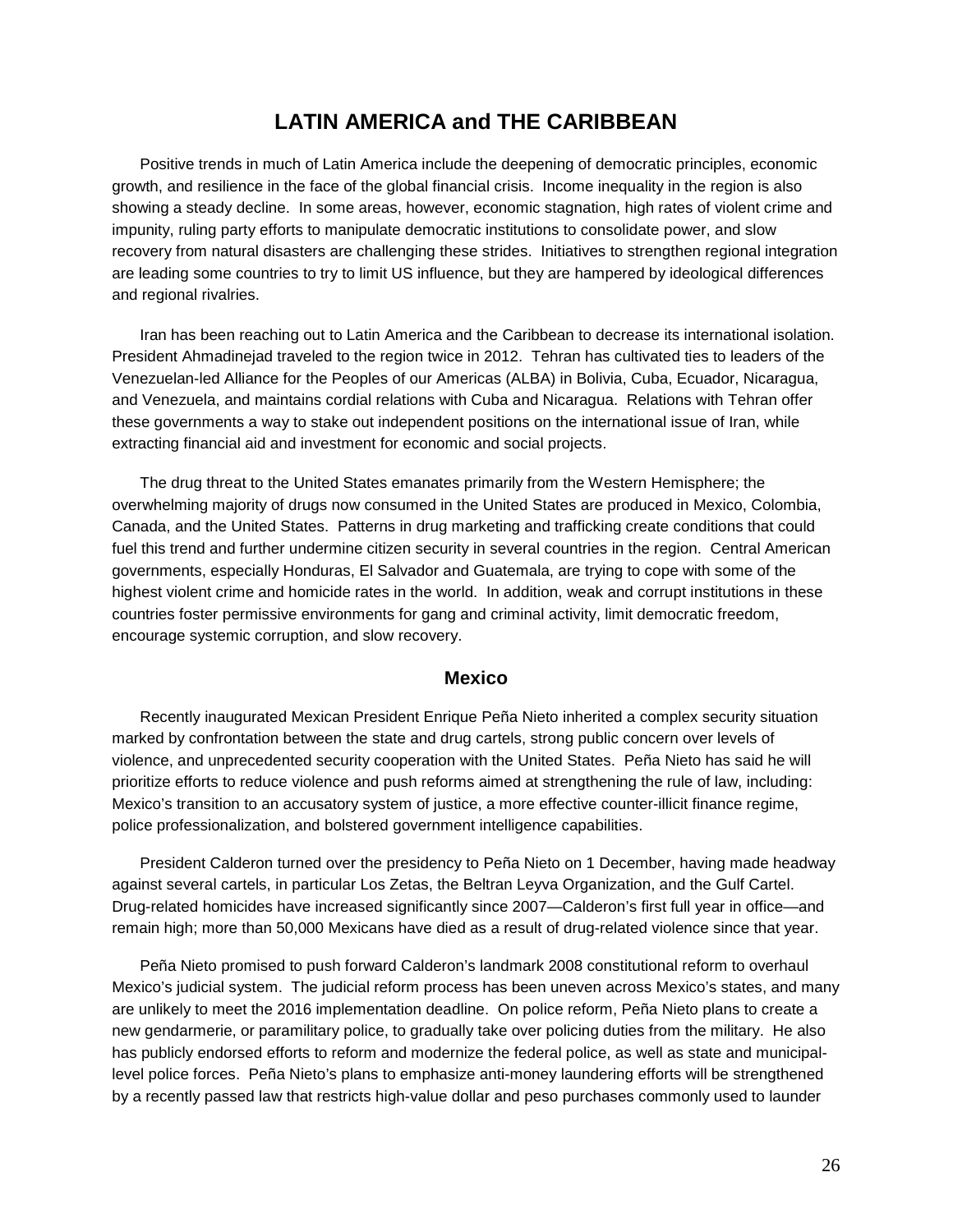drug proceeds, such as in real estate sales, and requires government entities to provide data to support money-laundering prosecutions.

## **Venezuela**

Venezuelan President Hugo Chavez's death on 5 March has triggered preparations for a new election in which we expect Vice President Nicolas Maduro to compete against Miranda Governor and former presidential candidate Henrique Capriles Radonski. Venezuelan Foreign Minister Elias Jaua announced that Maduro will take over as interim president and that an election will be held within 30 days. Maduro is a long-time Chavez loyalist and will almost certainly continue Chavez's socialist policies.

The Venezuelan Government will be up against the consequences of an increasingly deteriorating business environment and growing macroeconomic imbalances. Debt obligations will consume a growing share of Venezuela's oil revenues, even if oil prices remain high. Lingering citizen concerns that Caracas will face in the next year also include personal safety, which has been threatened by a rising tide of violent crime.

## **Cuba**

Cuban President Raul Castro is proceeding cautiously with economic reforms to reduce the state's direct role in the economy and diversify trade relations, while preserving socialism and the regime. Measures implemented since 2011 to expand self-employment, permit sales of vehicles and property, and lease state lands to farmers are generally popular but have failed to produce much growth. With their primary patron Hugo Chavez's death, Cuba's leaders are urgently trying to attract foreign investment partners and increase their access to hard currency and foreign credit.

A priority for Cuban leaders is ensuring that economic reform does not increase pressure for a political opening and greater individual rights. There is no indication that Castro's efforts, including his stated interest in laying the groundwork for a generational transition in leadership, will loosen the regime's grip on power. The stiff prison term imposed on USAID subcontractor Alan Gross for facilitating uncensored Internet connectivity demonstrates the Castro regime's sensitivity to public access to technology and information beyond its control. Indeed, harsh government repression of peaceful protests and an upswing in short-term arrests of dissidents indicate economic changes will not be coupled with political changes.

Havana recently announced a new travel and migration policy for most Cubans that will no longer require exit permits and extends the time Cubans can remain abroad without forfeiting property and other rights. The new policy has thus far only prompted a modest boost in US visas. The US Interests Section in Havana recently implemented process improvements that dramatically reduced wait times for nonimmigrant visa appointments. Countries around the region are watching for any indication of significant increases in Cuban nationals arriving under the new travel policy, but to date they have seen no such increases.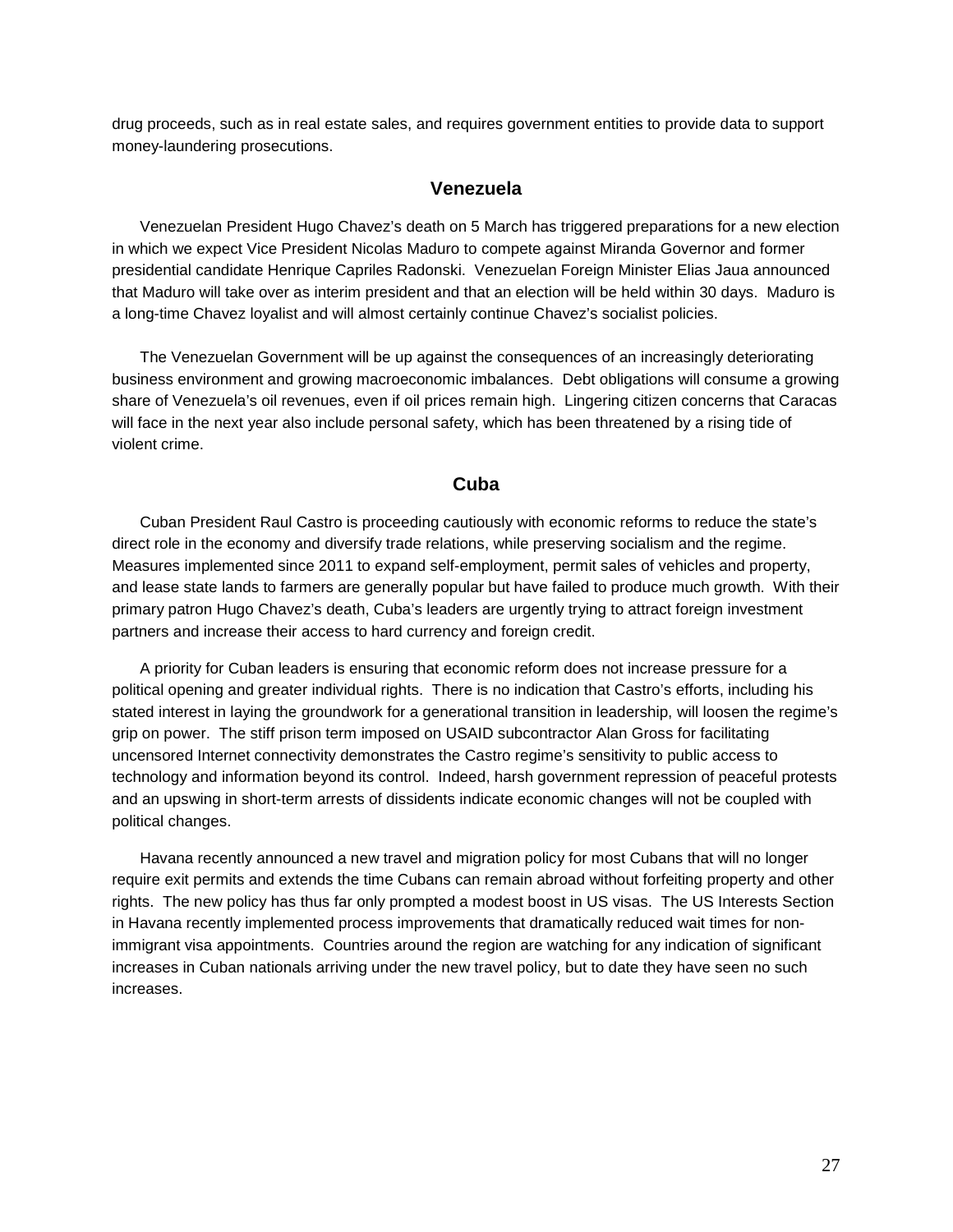## **Haiti**

Stability in Haiti is fragile because of the country's weak governing institutions. Strained relations between President Michel Martelly, in office since May 2011, and the opposition-dominated legislature are delaying progress on several fronts, including plans to hold overdue Senate and local elections and advance the President's agenda to create jobs, improve education, and attract foreign investment. Although Martelly is generally still popular, the risk of social unrest could grow because of unmet expectations over living conditions and the lack of economic opportunities. President Martelly will likely face continued protests—some possibly violent and organized by his enemies—over rising food costs.

President Martelly and Prime Minister Laurent Lamothe intend to prioritize private-sector-led growth and end dependence on aid. However, Haiti will remain dependent on the international community for the foreseeable future because of the devastating effects of the earthquake in January 2010 on infrastructure and production capacity, several recent natural disasters that ruined staple food crops, and the unsettled political and security climate. Of the estimated 1.5 million Haitians displaced by the earthquake, more than 350,000 are still in tent encampments. We assess that the current threat of a mass migration from Haiti is relatively low because Haitians are aware of the standing US policy of rapid repatriation of migrants intercepted at sea.

# **EUROPE**

# **Euro-Zone Crisis**

European leaders are still grappling with the euro-zone crisis—the euro zone's economy slipped back into recession in 2012 following two years of slow economic growth. We noted last year that the outcome of the crisis has major implications not just for the United States but also for the world economy. The risk of an unmanaged breakup of the euro zone is lower this year because European Union (EU) leaders have taken steps to strengthen banking and fiscal integration, but economic deterioration in Europe threatens to depress world growth.

This year, rising anger over austerity could affect Europe's social and political fabric. Given high unemployment—particularly among youth—throughout the peripheral euro-zone states (Greece, Italy, Portugal, and Spain), there has been an uptick in strikes and violent protests. The greatest risk to stability is austerity- and reform-fatigue spreading across Europe. In November 2012, tens of thousands marched—mostly in southern Europe but also in Belgium and France—in the first pan-EU labor union action against budget cuts. The crisis has already led most European states to cut defense spending, reducing the capability of Allies to support NATO and other US security interests around the world.

### **Turkey**

Turkey's activist foreign policy has changed fundamentally during the past year, mostly in reaction to Asad's brutal approach to the opposition-led unrest in Syria. Ankara has since begun to support overtly the Syrian political opposition by hosting its members in Turkey. This is a departure from Turkey's ruling Justice and Development party (AKP)-designed foreign policy approach, which emphasized engagement and incentives for shaping behavior but is now driven by the destabilizing regional effects of the Asad regime's actions. Turkey continues to call on the international community to take action against Asad and is increasingly turning to the United States and NATO for assistance in managing the crisis.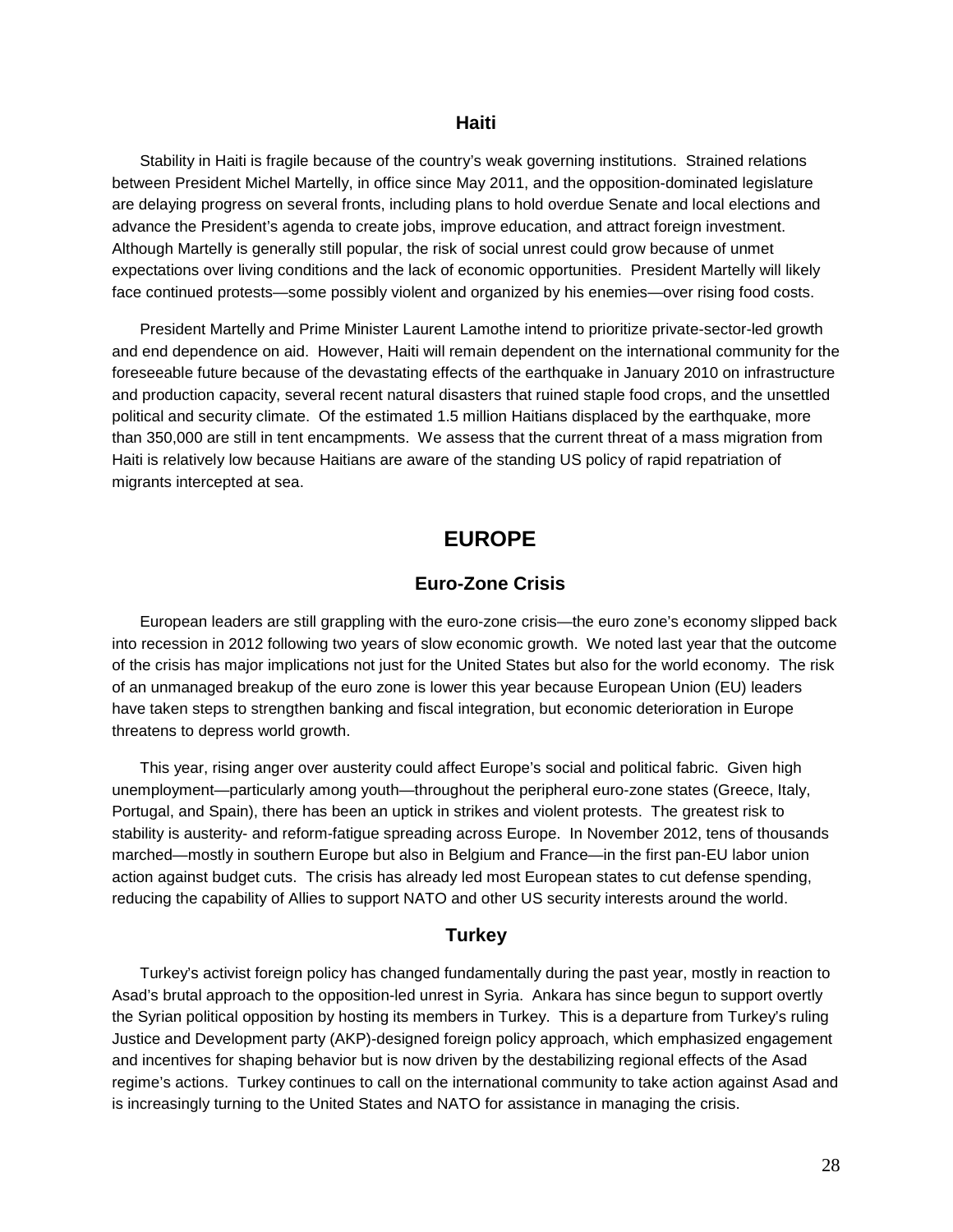The Turkish Kurdish terrorist group Kurdistan People's Congress (KGK/former PKK) is Ankara's primary security threat. Turkey's Kurdish issue, marked by armed struggle against insurgent KGK forces now entering its fourth decade, is increasingly challenging Ankara domestically with regional implications. KGK-initiated violence inside of Turkey is at its deadliest level in more than a decade. This development is fueling public opposition to much-needed constitutional reforms to address the Turkish Kurdish minority's legitimate demands for political and cultural rights. The sharp rise in violence has pushed Ankara to lean more toward military, vice political, means to deal with the KGK, although efforts are under way to re-launch talks with the KGK leadership. Kurds in Syria are taking advantage of unrest fomented by the opposition to Asad, which is stoking Turkish fears of Kurdish separatism in Turkey.

Turkish relations with Iraq are strained. Turkish leaders are concerned about what they perceive to be increasingly authoritarian tendencies of the Maliki-led government, relations among communities within Iraq, and perceived trends in Iraq's foreign policy. Iraq has been angered by Turkey's efforts to expand political and energy ties with Iraq's semi-autonomous Kurdistan Region without consulting Baghdad.

The Turkey-Israel bilateral relationship remains troubled. In a September 2012 speech, Erdogan said Turkey would not normalize relations with Israel until Israel met Ankara's three conditions: publicly apologizing for the 2010 incident in which Israel interdicted an aid flotilla headed for Gaza and killed nine aboard the ship Mavi Marmara; providing reparations to the families of the Mavi Marmara victims; and lifting the Gaza blockade. Israel's late 2012 operation against HAMAS and other Palestinian militant groups in Gaza further hardened Turkish attitudes. There seem to be few prospects for improving relations between Israel and Turkey.

# **The Balkans**

Ethnic and internal political divides in the **Western Balkans** will continue to pose the greatest risk to regional stability in 2013. Many fragile states in the region suffer from economic stagnation, high unemployment, corruption, and weak rule of law. Although the security situation in Kosovo's Serbmajority north has improved since fall 2011, Western diplomatic and security engagement is needed to implement many of the agreements reached in EU-sponsored talks.

As the EU-facilitated dialogue to help normalize relations between **Kosovo** and **Serbia** gains traction, the risk of threats and violence by ethnic Serb hardliners in northern Kosovo probably will increase. Serbia gained EU candidacy status in March 2012 and would like a date to begin EU accession talks. However, the relatively new government (elected last May) faces large hurdles in fulfilling EU accession criteria and reconciling Serbia's constitutional claims to Kosovo with the fact that Kosovo is independent. Kosovo's supervised independence ended in September 2012, and Pristina will likely seek to expand its instruments of sovereignty over its territory. The Kosovo Government opened the Mitrovica North Administrative Office in July 2012, extending government services to the Serb-majority region. In June 2013, Kosovo law allows the government to change the mandate of Pristina's potential efforts to transition the Kosovo Security Force (KSF). This warrants attention to avoid negative responses from Belgrade and the Kosovo Serb community in northern Kosovo.

In **Bosnia-Herzegovina** (BiH), differences among Serb, Croat, and Bosniak elites are intensifying, threatening BiH's state institutions and posing obstacles to further Euro-Atlantic integration. A series of political crises have distracted attention from pursuing needed reforms for EU and NATO integration, and